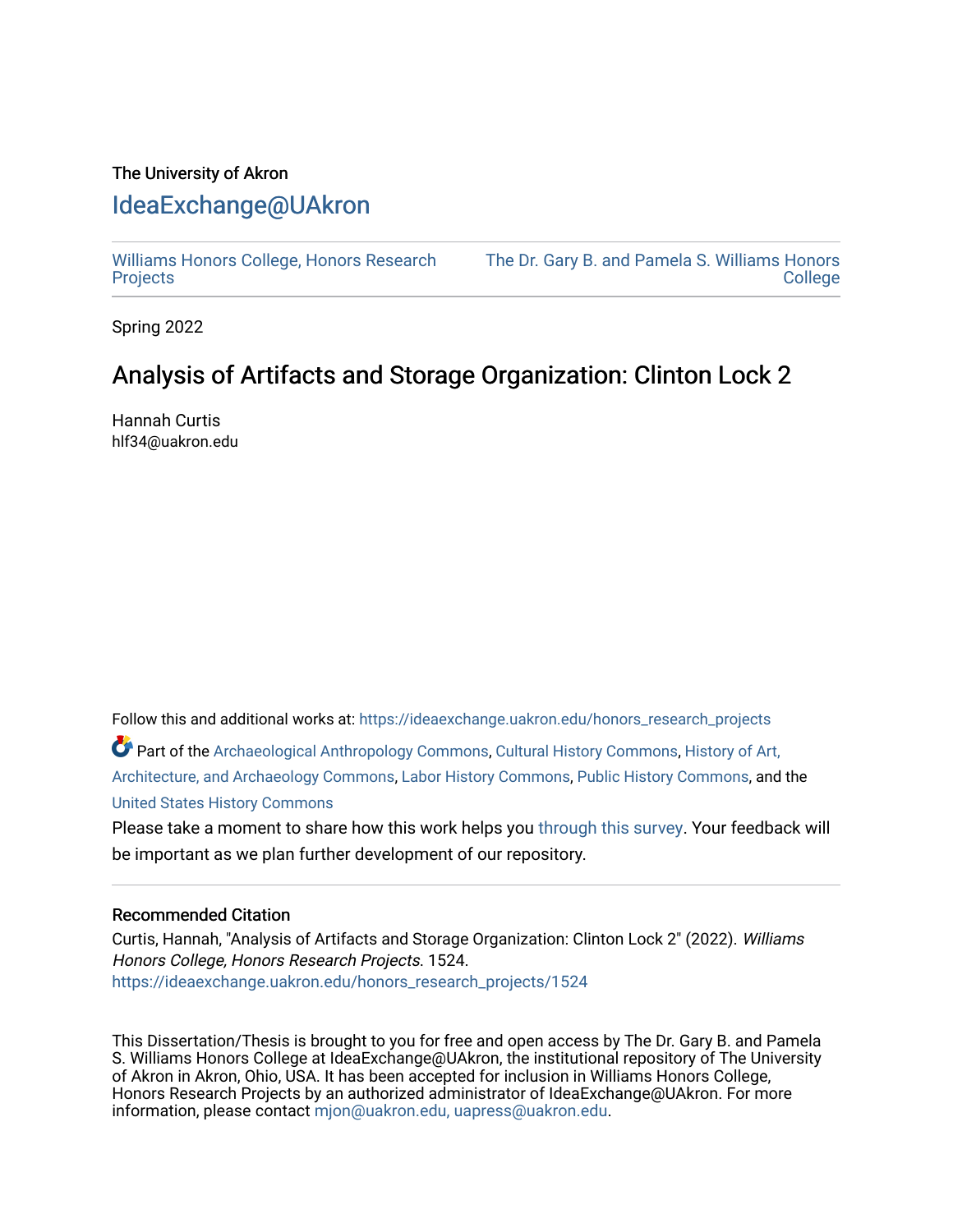The University of Akron

Analysis of Artifacts and Storage Organization:

Clinton Lock 2

Hannah Curtis

Final Honors Project

Dr. Timothy Matney

April 22, 2022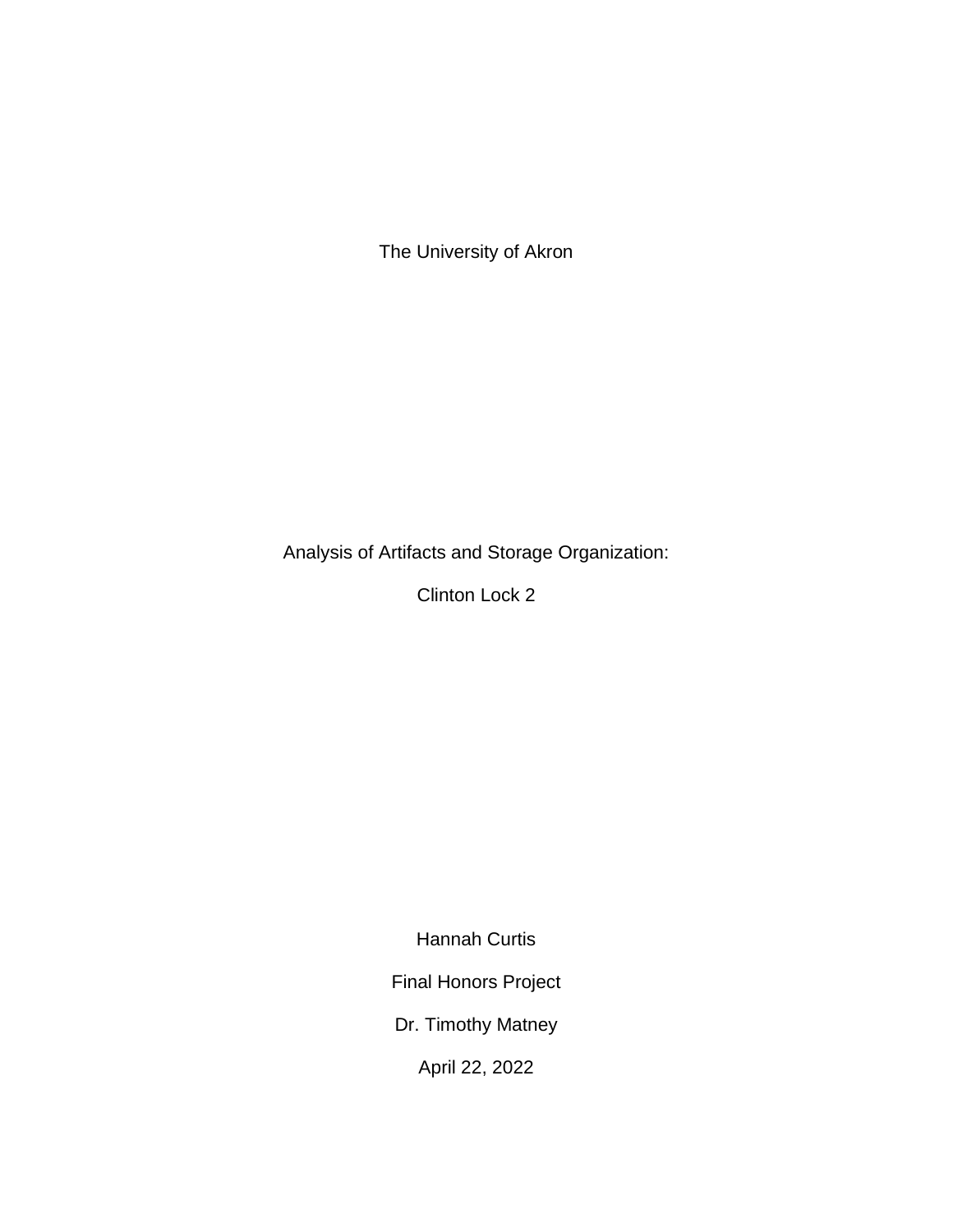#### **Thesis**

In this essay, I will be looking at the life and town that was built around Clinton Lock 2 during the Canal Era (1825-1860). To do this I studied the artifacts from The University of Akron's archaeological excavation of the remains of Lock 2. This included five boxes of artifacts from the excavation. After studying these, I moved on to the history of the town. This led me to try to find sources that looked closely at the history or lives of people who lived in Clinton in the 19th century. I wanted to know where the people came from and who they were. I was also interested in learning about the everyday lives of the people in the town. I found that many of the early townspeople were immigrants or second-generation Americans who had followed the job opportunities that the canal had brought. The artifacts that were found also gave a unique look into the everyday lives of the people in Clinton.

While very general information on the town of Clinton is available, the most significant problem I encountered was the lack of detailed field notes from the archaeological project undertaken at the Lock 2 site. Without the exact information about the archaeological context, it is difficult to understand the importance of the individual artifacts, how they relate to each other, the features and structures in which they were found, and the chronology of the settlement of Clinton. I was unable to locate field diaries, excavation photographs, or an analytical or summary report of the project, which as discussed below, I believe took place in 1999.

#### **Research**

At least some of the artifacts found at Lock 2 in Clinton by the archaeological project were deposited at The University of Akron's Department of Anthropology and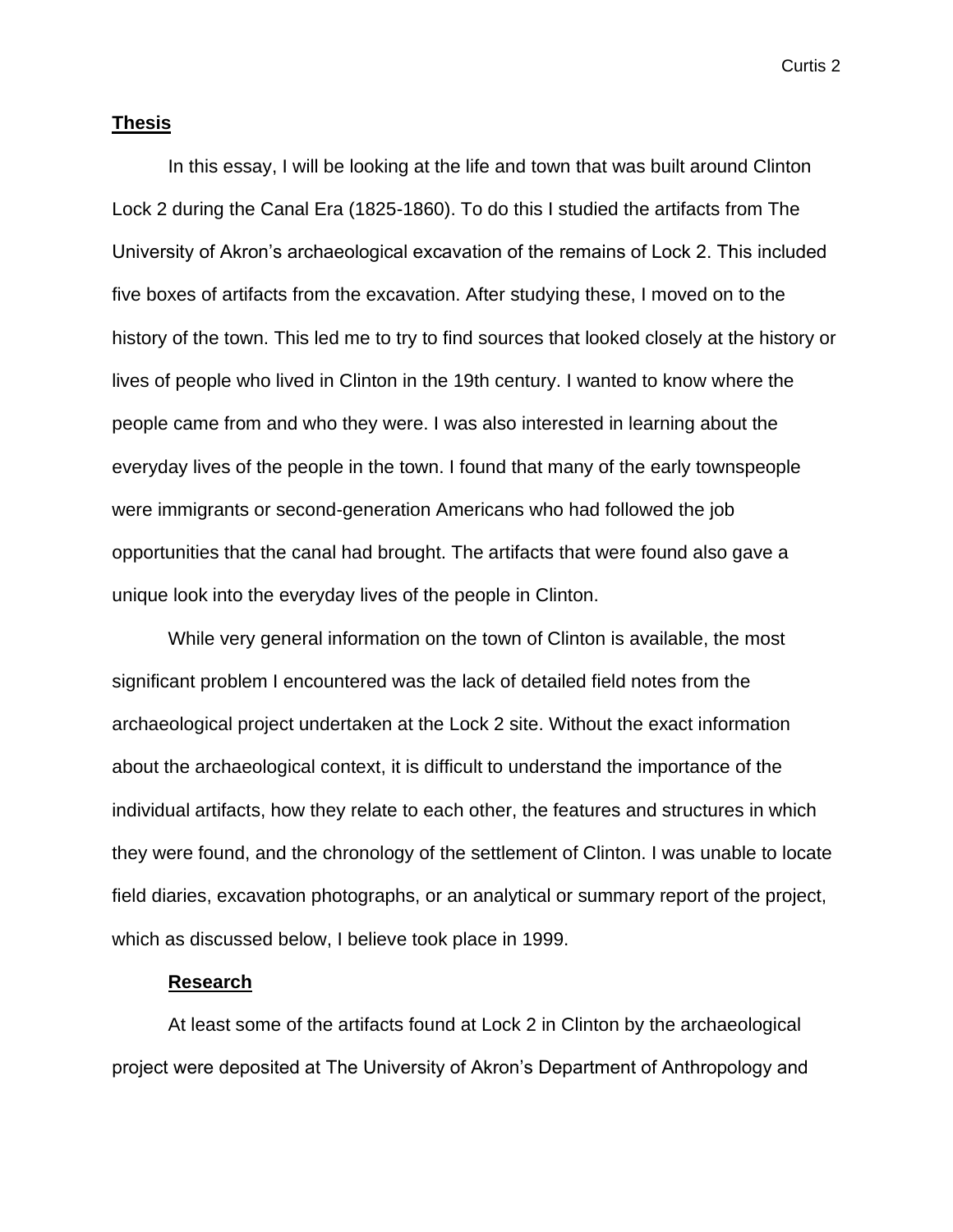were later transferred for storage to the Cummings Center for the History of Psychology. The Cummings Center holds The National Museum of Psychology, The Archives of the History of American Psychology, and the Institute for Human Science and Culture. In around 2010, the Institute agreed to store archeological collections for the Department of Anthropology. The boxes of artifacts are located in a temperature- and humiditycontrolled room on the third floor of the Cummings Center, in the Institute for Human Science and Culture. Climate control is key in order to minimalize deterioration. The Institute houses just under 200 boxes for the Department of Anthropology. These boxes contain roughly 44 different projects. Some of these were gifts to the University by people who had artifacts, while most were from actual excavations that the university took part in.

This project started with an initial inventory during which all boxes that contained artifacts were labeled with a unique box number. The box number started with I for Institute, this is a visual cue and lets researchers know the boxes are located in the Institute for Human Science and Culture at the Cummings Center. After the I, the labeling starts with one and, in this case, goes up to 193. This system is used so researchers can easily find what they are looking for. These numbers were then entered into an inventory spreadsheet to help understand which boxes belonged to each excavation site. During this initial inventory, with the help of another undergraduate student, we opened the boxes and looked through them to determine the general contents of each box.

For purposes of this study, the site that I focused on, Lock 2, was chosen based on how many boxes of artifacts had been cited in the inventory. The site has an official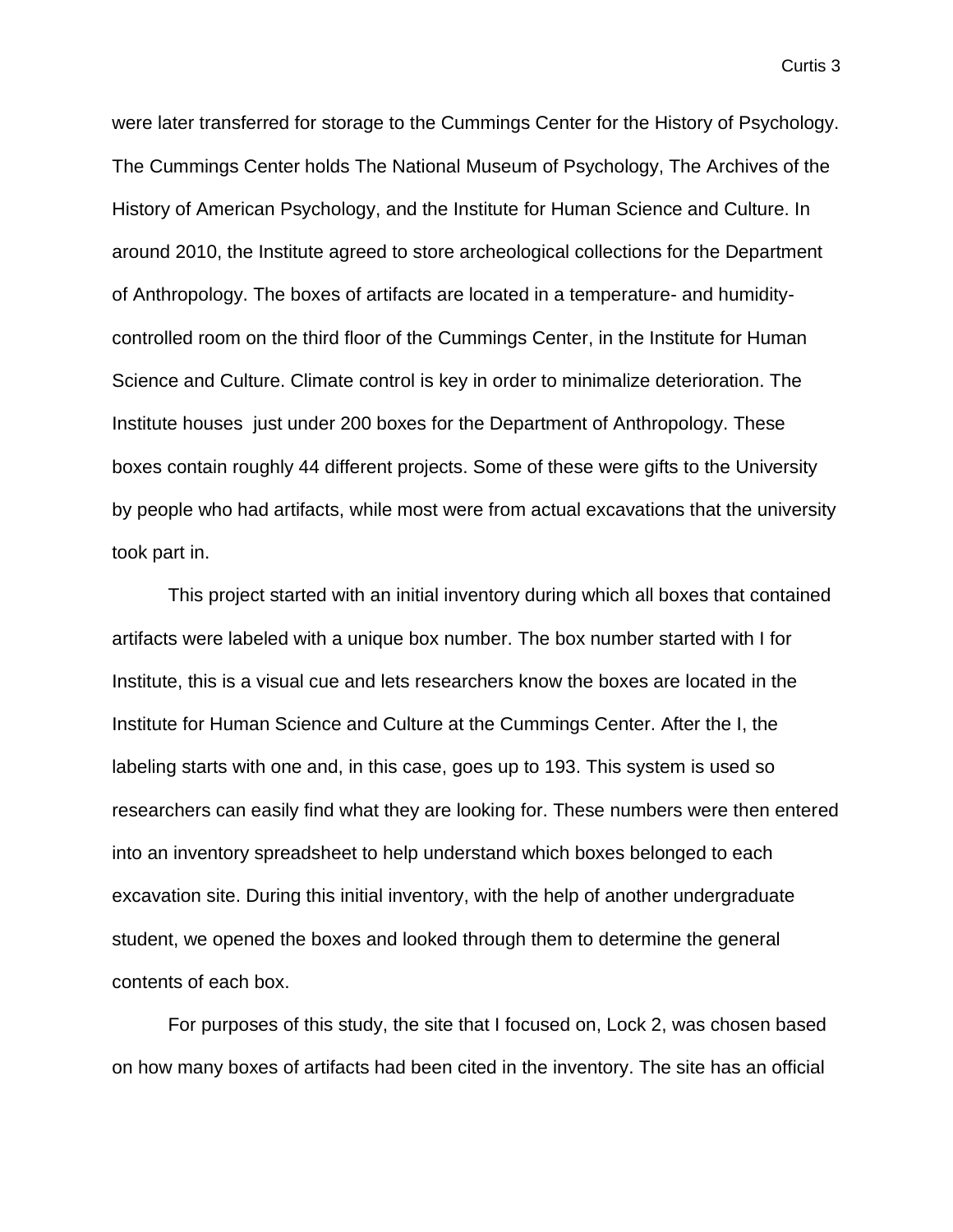site number of 33Su350, using the Smithsonian Trinomial system, meaning this was the 350th registered site in Summit County, Ohio. The *33* represents the state of Ohio alphabetically among the states and *Su* means the site was located in Summit County. None of this information is changed in the Cummings Center to make sure the site information is not lost. The number of boxes needed to be relatively low so it was practical to go through and get all the information that was needed in the fifteen weeks available in the spring 2022 semester. I was drawn to the Clinton Lock 2 site because it was relatively close to where I live, Dalton, Ohio about 20 minutes from Clinton, and contained a lot of historical artifacts. I had grown up going on field trips to Canal Fulton, which is just down the road, and riding on canal boats. The opportunity to work on collections from a place I enjoyed so much as a child was something I couldn't pass up. My small hometown village, like Clinton, was influenced by the railroad so Clinton reminded me a lot of where I grew up. Most of the artifacts includ glass fragments, ceramic sherds, gun casings, and other household materials. The glass sherds includ multiple colors and types, these includ chimney glass, vessel glass, and window glass. You may ask why broken pieces of glass and pottery are so important? They give insight into the everyday lives of people in the past; every artifact that was found was used by people possibly centuries ago to get through their everyday lives.

The artifacts were contained in four different boxes. There were 73 individually numbered bags. These bags were labeled in the field and the numbers were kept on the bags in the archives. Based on this information, I believe that there are probably around 10,000 artifacts contained within this collection. There is a large variety of the artifacts. Most of artifacts can be represented in roughly four large groupings. As a disclaimer,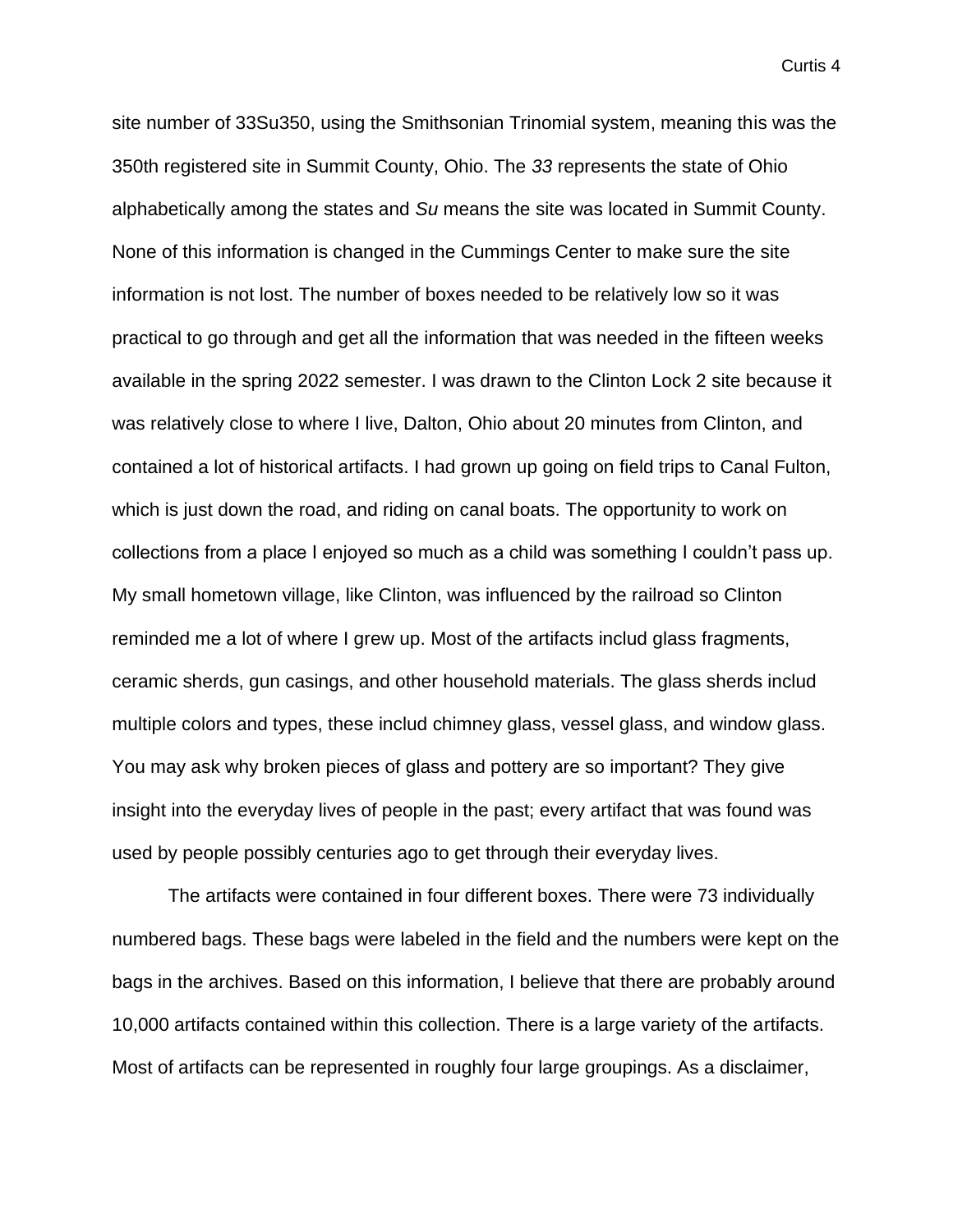the numbers for each artifact that I will be putting in the following sections are based on bags in which the artifacts had already been counted by a past student. Counting each individual artifact takes a lot of time and sometimes does not add to the overall knowledge for the site.

There were 2,747 pieces of counted glass, but there were many bags filled with glass that was not counted. I would give a rough estimate of about 5,000 pieces of glass. The glass is all different colors and contains vessel, chimney, container glass, etc. There were also various types of ceramics in the collection, including whiteware, redware, stoneware, and ironware. There were 343 counted ceramics in the collection. In the last two categories there are nails and other metals. There were roughly 679 counted nails of different types. The other category contains all the other metal in the collection. Many were unidentifiable ferrous metal but there were also some metal ringlets, metal springs, and metal stakes. There were roughly 347 items that fit into this category. These categories represented the largest number of artifacts in the collection.

There were other artifacts within the collection that were not largely represented within the collection. These artifacts were not in large quantities and therefor were not recorded in this paper. Pictures and information can be found on the website for the project. (Field Archaeology Collections - [University of Akron Digital Collections](https://cdm15960.contentdm.oclc.org/digital/collection/p15960coll12)  [\(oclc.org\)](https://cdm15960.contentdm.oclc.org/digital/collection/p15960coll12). This is being done by another student who is also completing their honors project so it may not be completely updated when this presentation is finished. Some of these artifacts included roughly 10 buttons, about 20 bones or teeth, and several gun shells. All of these artifacts were part of everyday life for the people who lived along the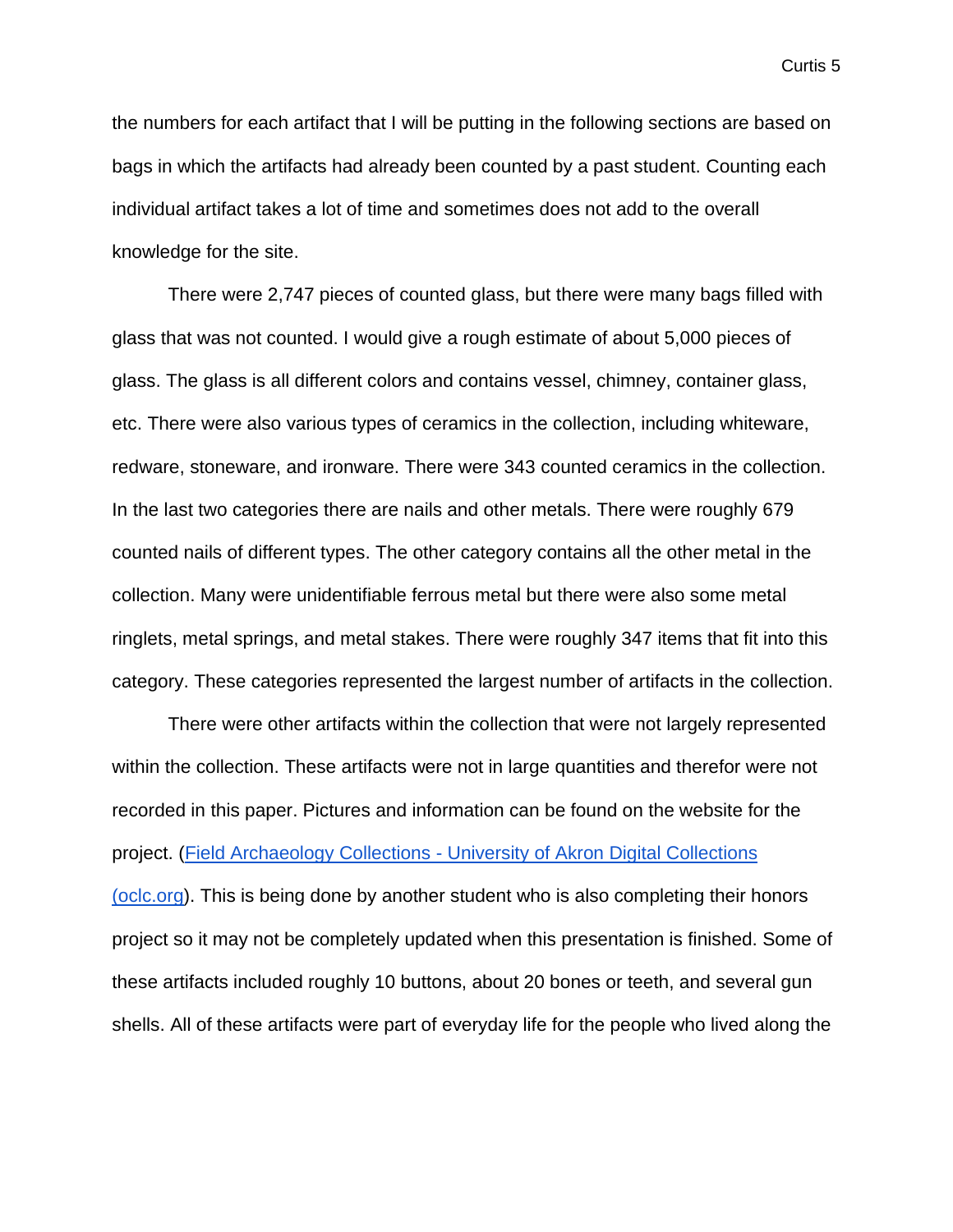canal in the 19th century. There is one artifact that was really interesting to me so I decided to research it even more.

#### **Photographing and Analysis**

In this section, I will describe the process used to inventory and record the artifacts from Lock 2. All artifacts were closely studied and photographed. This process took 45+ hours as there were so many artifacts to be photographed. To expedite the process, photographs were taken of the entire bag of artifacts together, which fail to show as much detail for individual artifacts but captured the information about the entire assemblage recovered from the archaeological site. I also recorded descriptive metadata using a spreadsheet including site name, the level at which it was found, and the bag number. After this, any additional bags inside the larger bags were photographed all together so one could get an idea of how many artifacts are in each bag. Then the artifact bags were individually photographed and then, if possible, the artifacts were taken out and photographed individually to get a better look at each artifact. Any distinguishing features on the artifacts were noted, such as makers' marks on pottery or any writing that may be on the glass. Each photograph shows a scale to see the relative size of an artifact based on the scale.

The material and color of each artifact were noted. These are both critical because some types of glass or ceramics can be identified for future research based on their color or the material that they are made from. Measurements were not taken for each individual artifact. This would have taken inordinate amounts of time to do and would not give researchers a lot of information. Any information about the condition of the artifact was taken. If an artifact was in particularly bad condition, this was noted so

Curtis 6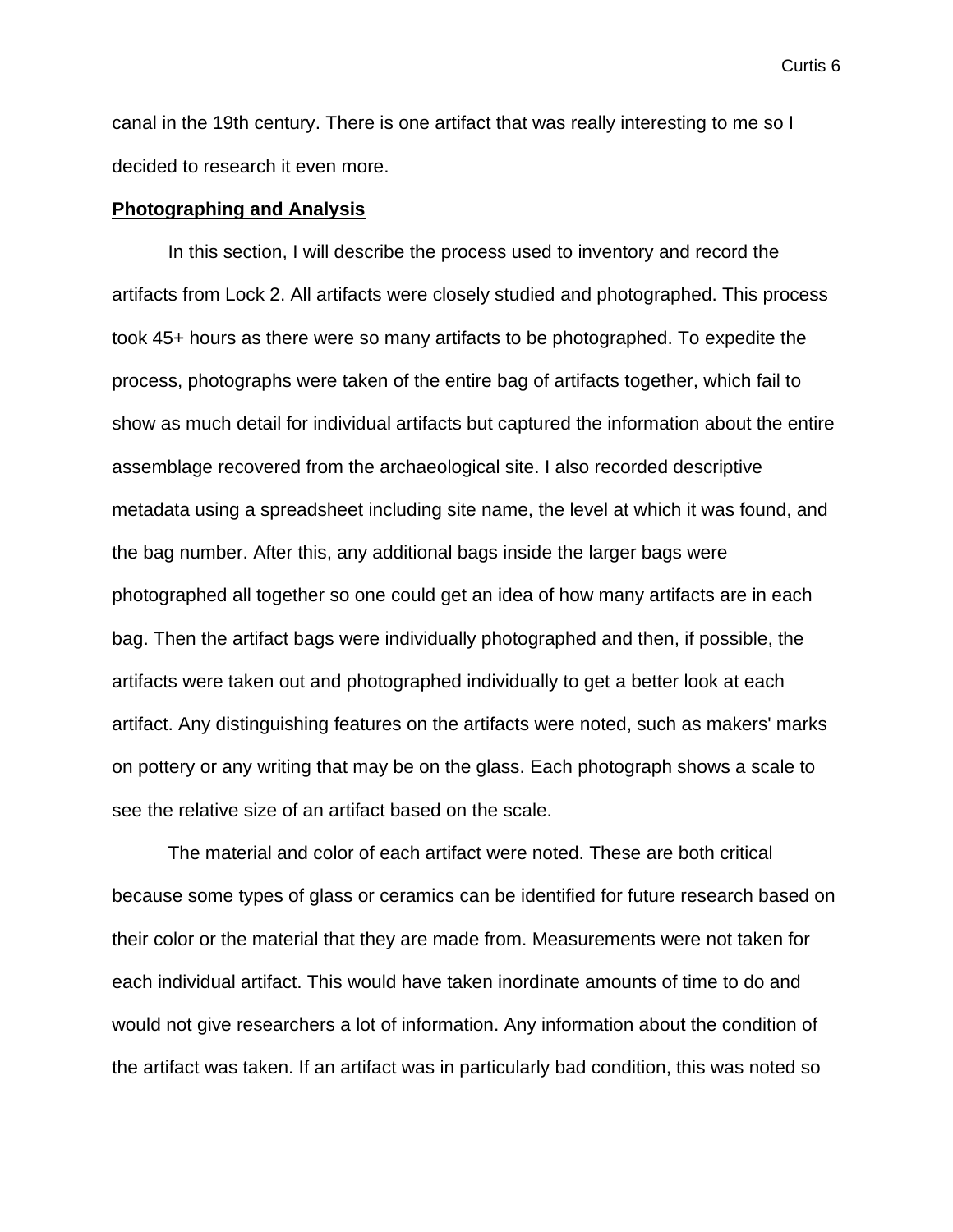that future researchers know which artifacts should be handled with extra care. Any rebagging that was needed was also noted. All information that was collected from the artifacts was put into a shared inventory and then a shared MSExcel file so the information could be used by the Cummings Center and The Department of Anthropology to know what the collection holds. This information was also taken and used to create an online database for the collections and the artifacts, by another student and may not be completed on the same timeline as this honors project. This database, Field Archaeology Collections - [University of Akron Digital Collections](https://cdm15960.contentdm.oclc.org/digital/collection/p15960coll12)  [\(oclc.org\),](https://cdm15960.contentdm.oclc.org/digital/collection/p15960coll12) includes the names of the collection as well as photographs, box numbers and information on what each bag contains. This site functions as the first step in research. It allows researchers to look online at the collection and what it contains before coming to the Cummings Center to do in-person research with the artifacts.

After all the photographs and inventory descriptions were completed, research into Lock 2 as a site began. I first looked at what information the Anthropology department, located on the second floor of Olin Hall in room 237, had in the projects room, located within the Department of Anthropology in room 237A. With the first initial search, nothing of note was found. After this, I began to research the Canal Era, roughly 1825 to 1860, in general. With this in mind, I began looking on Google Scholar for articles that related to the Canal period in Ohio. I found multiple articles that allowed me to research the period in Ohio and learn about the history of the canals in general. Finding specific information on Clinton was more difficult as the town has not been the specific subject of much academic research. A number of avocational historical sources were available. (Dreurey 1991 and Davis & Mancke 1999)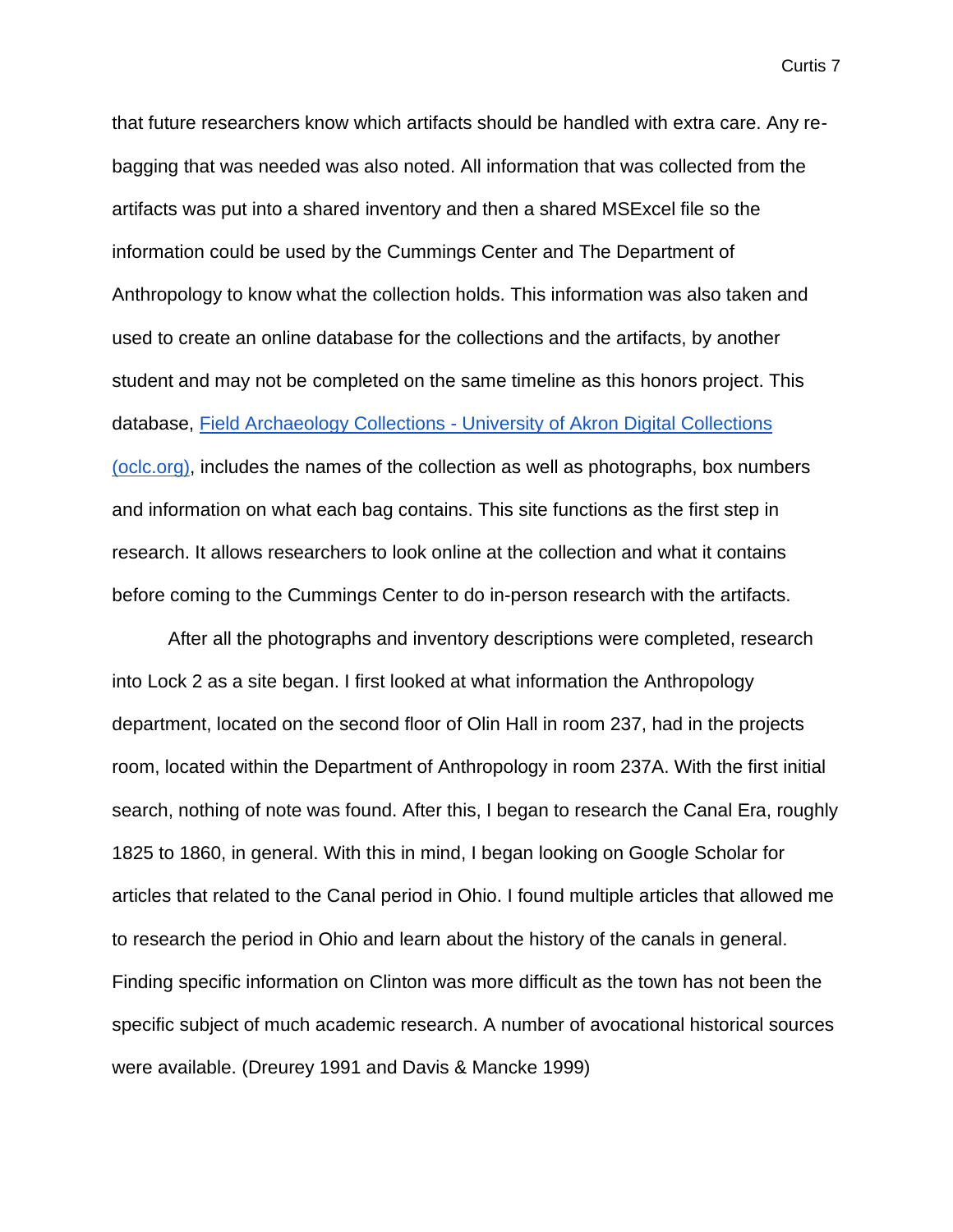#### **The Village History**

The Village of Clinton had very little information about its history. I went to Clinton to visit the locks in person and see if I could find any more information. While there I was able to see the remnants of the locks. (Figure 1). I also tried to visit the Historical Society in Clinton. Like many historical societies in small towns, the one in Clinton is run by volunteers. Unfortunately, this meant that it was not open when I came to visit and would not be open again until the summer season. This was very discouraging as historical societies, especially in small towns, often are one of the best sources of information about the town. Since the historical society was closed, I started looking online to see if I could get ahold of someone from Clinton who could guide me to some resources that I could use. This is when I got into contact with Mrs. Beth Bailey. Mrs. Bailey was born in 1956 and has lived in Clinton her whole life. While she works as a classical musician, she has always enjoyed older buildings and history. She learned more about historical preservation through continuing education at The University of Akron. The locks served as a place to explore when she was a child so she was interested in the history of the canal.

Mrs. Bailey contacted me after I posted on a Clinton Facebook page inquiring about information on the historical society. Mrs. Bailey informed me that the historical society would not be open until Memorial Day but said I could ask her any questions I may have. With this, we started a conversation about some resources that I could use to find out more about the history of Clinton. This led me to *The Story of Clinton*, a book written by a resident of the town that gave me a little more information about the town and the canal. (Dreurey 1991).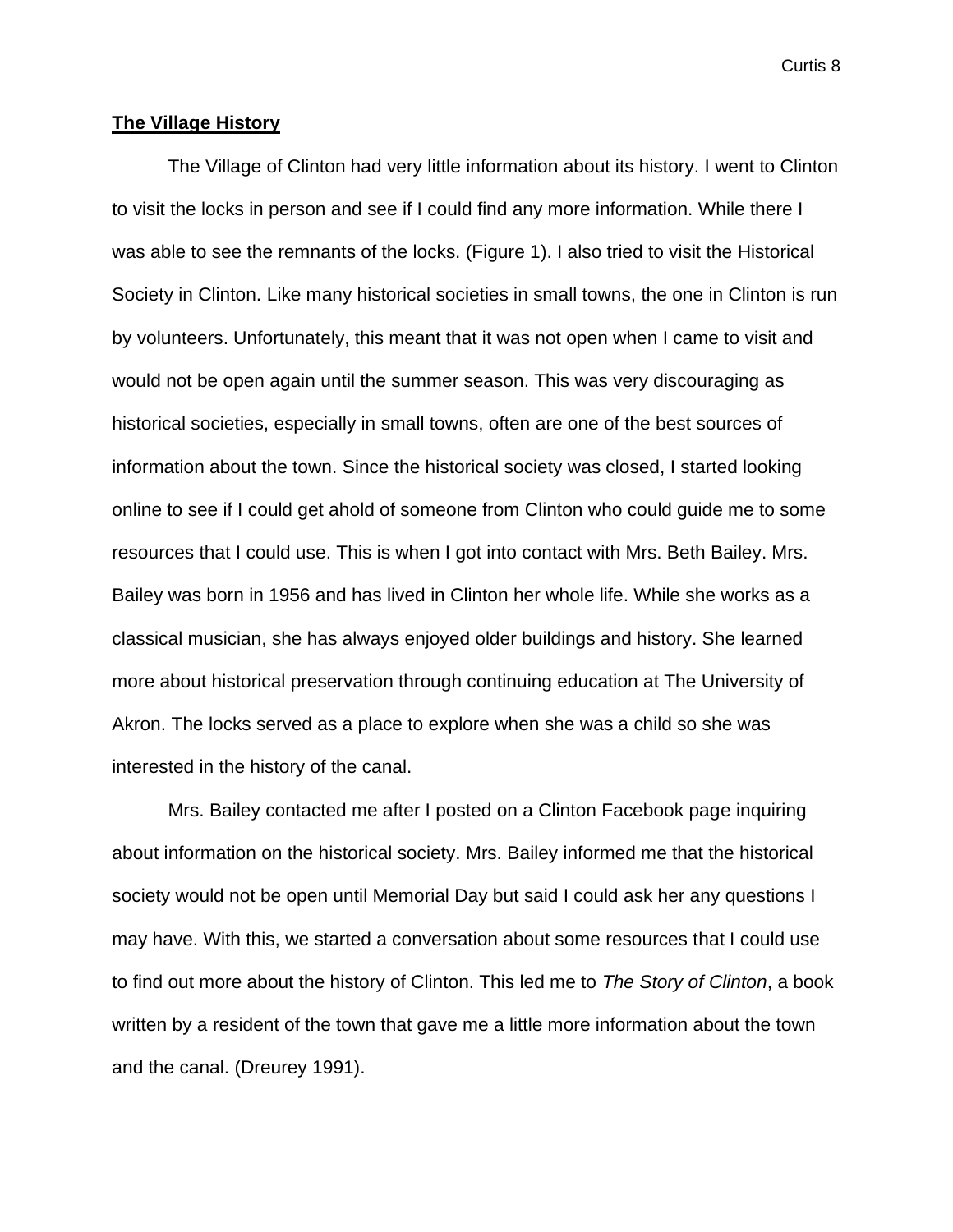After this, I returned to the Anthropology department project room to see if I had overlooked any information on Clinton and I found a loose-leaf book that had the history of Clinton written by a previous graduate of The University of Akron. This book looked at the Clinton Canal Corridor overall and participated with different University of Akron departments to help understand the canal overall. This particular chapter was written by Theresa Davis, and was advised by Dr. Elizabeth Mancke from the Department of History who was known for her exceptional historical research. This chapter pulled information from previous censuses since the 1850 Census providing information about the nationalities of the residents in the town. This historical study looked at the period after the Canal Era had died down in the town, but it showed the descendants of the original settlers of the area were still living in Clinton. In the next section of this paper, I will discuss the population demographics of Clinton in more detail.

Multiple archaeological excavations had been done by The University of Akron Department of Anthropology in the past. These excavations were mostly administered by Dr. Lynn Metzger, and Dr. Jim Ross, and Dr. Nigel Bush was in charge of the archaeological research plans. (Ross & Metzger, 1999). These excavations included McIntosh site in Clinton in 1997, and the Clinton Locks 2 and 3 in 1999. There was a lot of interest in Clinton because there was so much history to be learned. The archaeological excavations unearthed multiple boxes of artifacts that are able to be studied by researchers to learn more about the Canal Era.

A small summary of the excavations had been compiled in 1997. A surface survey was conducted first to look at the water level, vegetation and any remnants of historical structures. (Ross & Metzger, 1997). This discovered Lock 2 and 3, the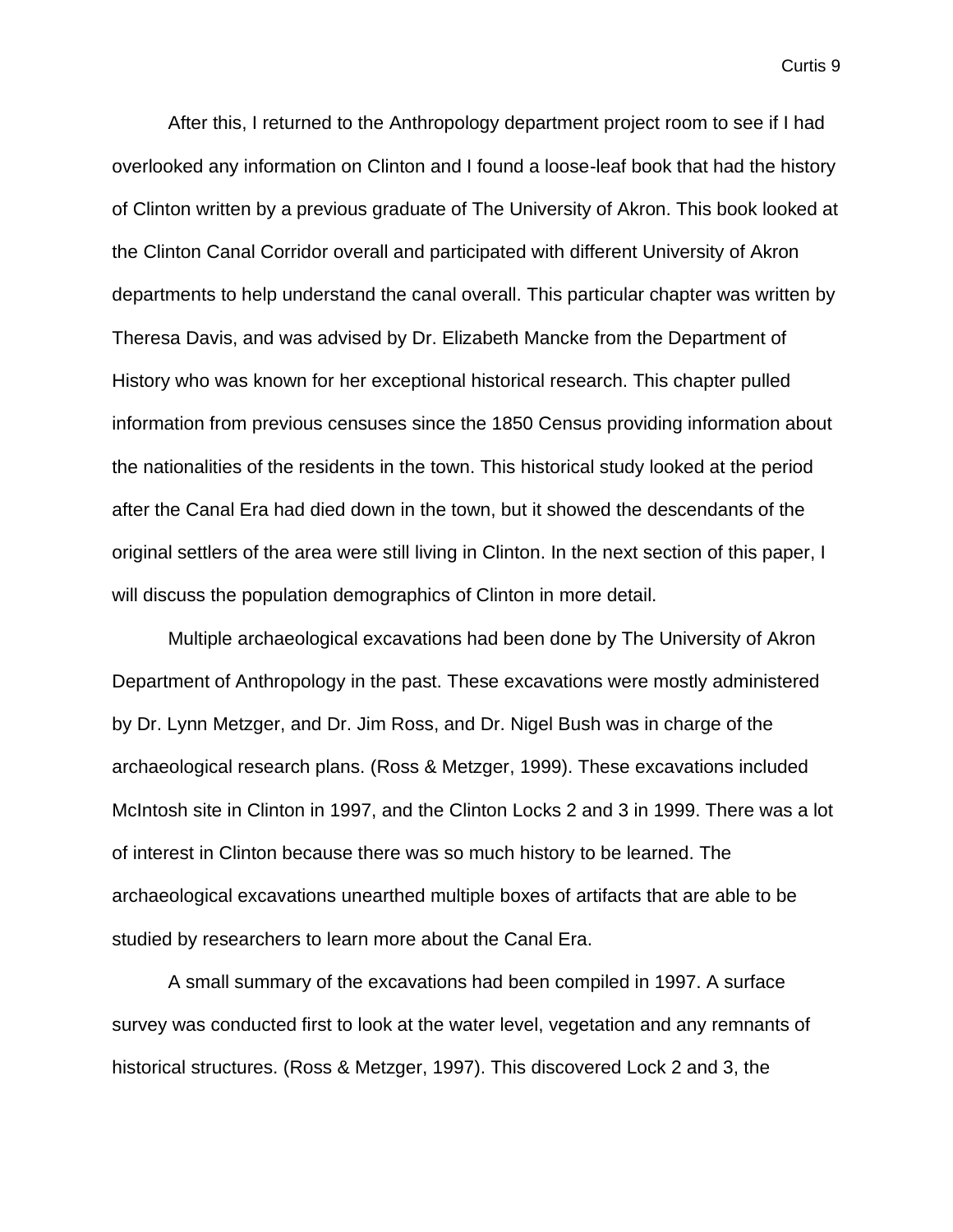muleway and the lockkeeper's house. The next step in the excavation was to do deep trenching. (Ross & Metzger, 1997). This was to understand how far down the canal bed was located based on soil color. This could have also produced artifacts but in this case it did not. Selected areas were then chosen based on fill that was found in the initial search. The area was filled with soil as well as artifacts in the 1940s so sites were used based on this information. (Ross & Metzger, 1997). Test pits were then dug and historical artifacts were found in the second layer of subsoil. (Ross & Metzger, 1997). This was done before the large excavation in 1999 but outlined the initial excavation techniques that were used and eventually led to the larger excavations later.

Learning the history of the town through the archaeological excavation as well as some written histories can bring the stories back to life. Small towns and villages just like Clinton are scattered around many states and they do not have a good grasp on their own history. Clinton was an significant city on the canal and a perfect example of the economic boom caused by the building of the canals. The history of Clinton that was collected from these sources is outlined in the next section.

#### **Ohio in the Canal Era**

Waterways are essential to civilization. They provide fertile soil for crops and a way to trade with other people. Utilizing waterways allowed trade to spread across the ancient world and was much faster than going by foot or overland via caravan. The Ohio Erie Canal was created to help promote the economic growth of the state. Prior to the canals, the interior of the state was marked with bartering systems and no easy way to transport goods. (Ayers 11). The New York Erie Canal was the basis for the design of the Ohio Erie Canal and the governor of New York helped get funds for the canal in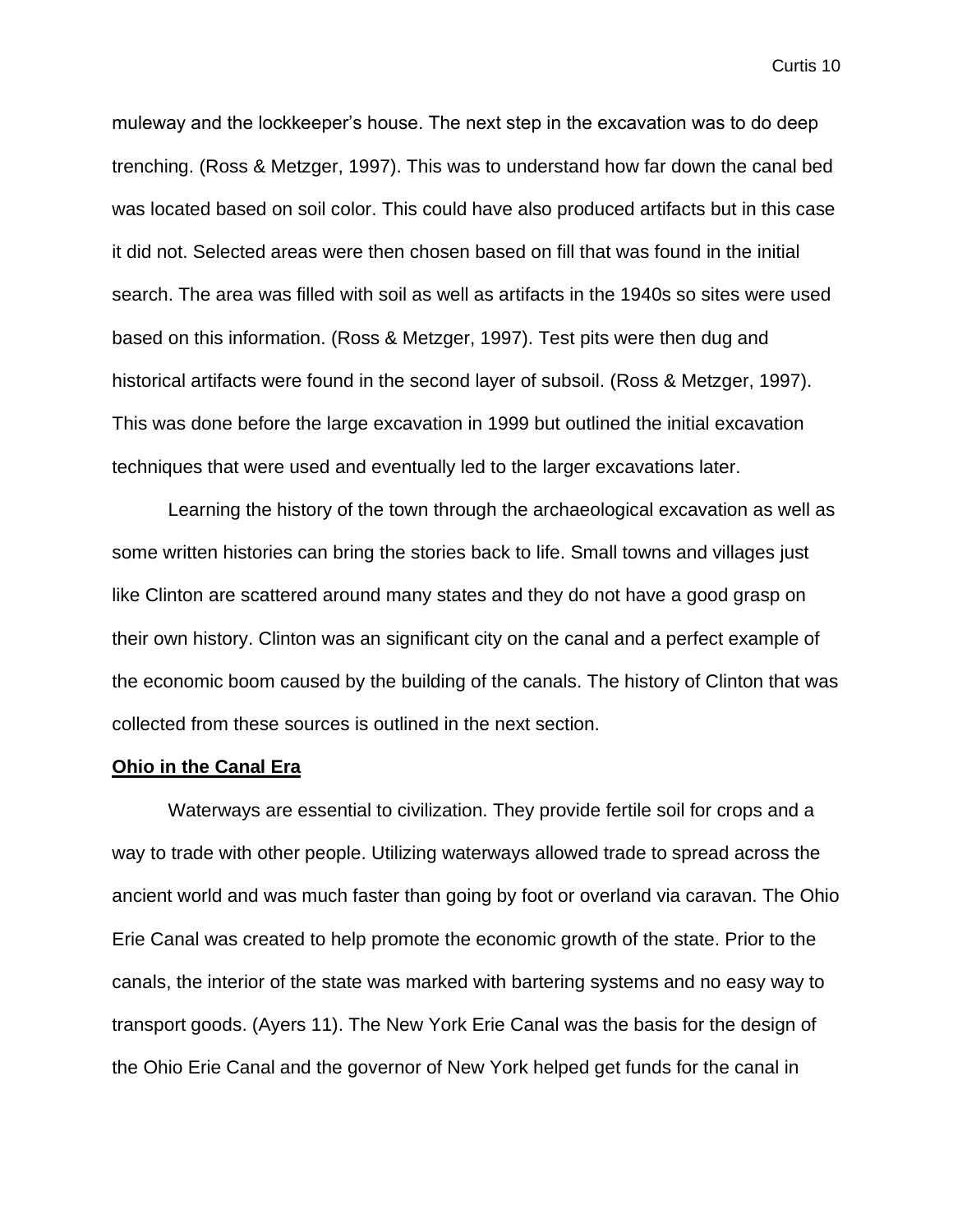Ohio. (Ayers 11). Construction on the canal started July 22, 1825, with the help of German and Irish immigrants from New York. (Ayers 13). The canals were built from Cleveland to Akron and allowed farmers to raise the price of their goods and transport them. After this, more canals were built south of Akron to allow more people to access this network of trade across the state.

The canals were dug 20 to 26 feet wide to allow optimal room for boats to pass through. Once the ditch was dug out, it was lined with clay and sandstone to make it watertight so the water added to the canal would not leak into the ground around it. (Kalabon, et al. 228). Locks were usually made from wood or stone and allowed the water to be raised or lowered depending on the terrain of the canal that was ahead. The boats were kept moving by a team of mules or horses that would pull them along the towpaths on either side of the canal. These would be changed out every 15 miles to prevent the animals from getting too tired. (Hall 5). Canal boats were not just used for hauling freight and goods but also for transporting people all around the state.

Working boats or "Line boats" carried people, freight, and extra mules along their routes. These boats were generally much smaller than freight or passenger boats. (Hall 5). Freight boats carried most of the goods that were transported on the canal. Most loads on these boats included salt, whiskey, lumber, and coal and carried food staples and other necessities to different parts of the state. (Hall 5). These were by far the slowest boats on the canal and could only travel during the day. (Hall 5). Night brought the dangers of crew falling overboard, robbers, and wild animals that may harm the mules who were towing the boats. "Packets" were the passenger boats and would carry people all around the state. They were the fastest boats on the canal going about five to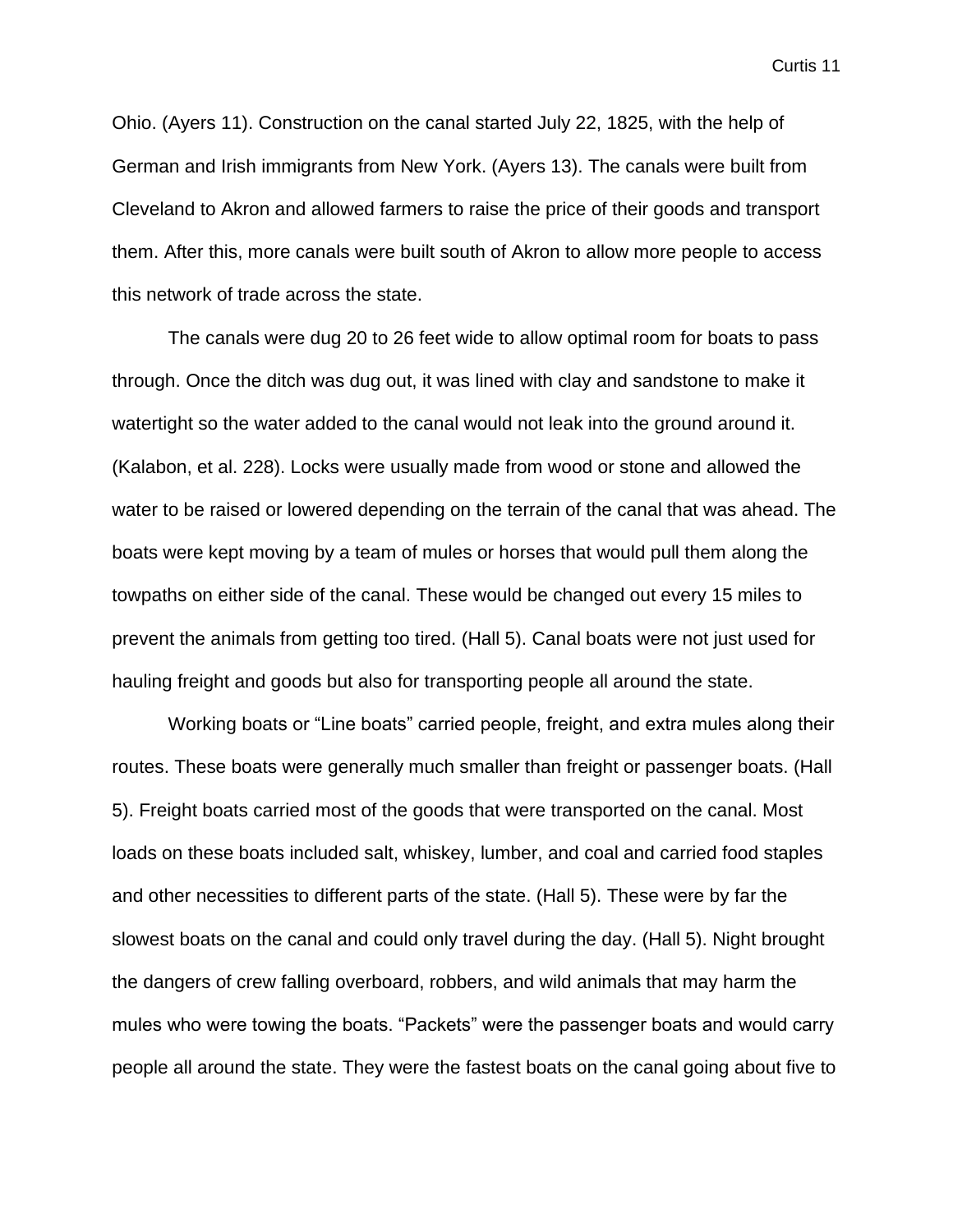six miles per hour. (Hall 5). These boats traveled day and night and could carry up to 50 passengers. These had dining rooms and beds so people could stay for days on these boats. Showboats would go up and down the canals putting on either puppet shows for children or singing and dancing shows for adults. The canals became a way of life for many people.

The construction of canals was very expensive and left the state in a good amount of debt while also helping the economy grow. A Loan Law was passed in 1837 which allowed private companies to take out <sup>1</sup>⁄<sub>3</sub> of the cost of projects for canals, turnpikes, or railroads in loans from the state. (Kalabon, et al. 232). This ended up costing the state nearly three million dollars, the equivalent of eighty nine million eight hundred forty five thousand (\$89,845,000) in 2022. (Kalabon, et al. 232). Of particular importance to the fate of the canals, railroads also began to pop up throughout the state. By 1851, the Cleveland, Columbus, and Cincinnati line was opened and offered a faster way to transport goods and people than the canals. (Kalabon, et al. 232). The year 1856 marked a visibly steady decline in canal travel. This was caused by the increased use of railroads. Between 1850 and 1860 more railroads were built in Ohio than in any other decade. (Kalabon, et al. 232). The cost of keeping the canals up and running exceeded the amount of money that the canals were bringing in. (Kalabon, et al. 232). From this point until the Civil War travel on the canals decreased exponentially.

The railroads and the Civil War, however, did not mark the end for the canals. There was a push to keep the canals in good condition and lease them out to other people. (Kalabon, et al. 233). In fact, when the Civil War hit the country, the canals became profitable again as freight was being carried on the boats again. Floods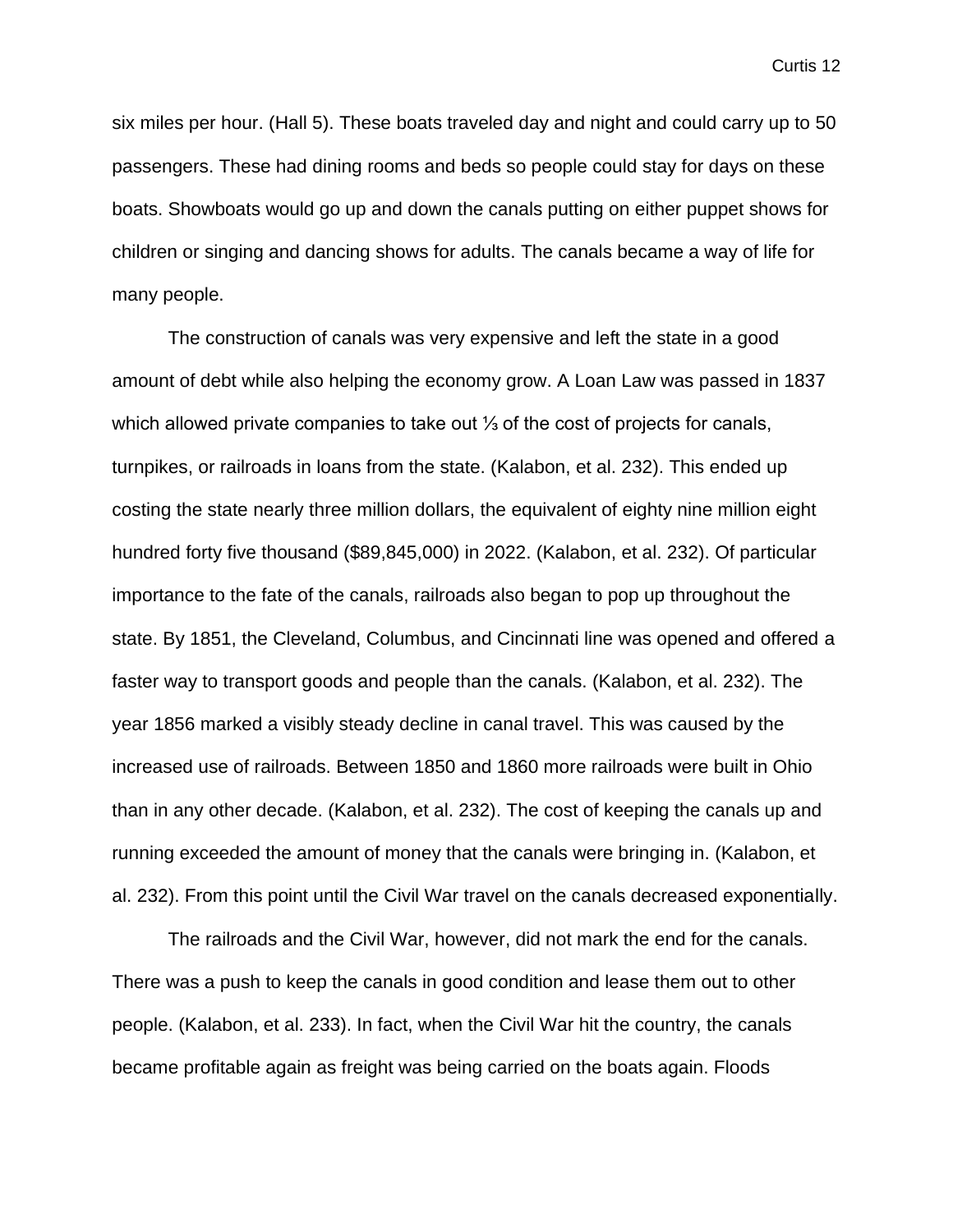combined with strikes made the private companies abandon the canals and their leases. (Kalabon, et al. 233). From then on canals were poorly maintained until the funds ran out and travel became less and less frequent. In 1904 there was a serious push to get the canals up and running again at full capacity. (Kalabon, et al. 233). Work was done to try and fix the locks that had been abandoned but the cost of the repairs had exceeded the funds and many projects were left unfinished. The harsh winter of 1912 was the final nail in the coffin for the canals. When the snow melted in the Spring of 1913, it caused immense flooding on the canals and some locks had to be destroyed to relieve the water. (Kalabon, et al. 233). The damage totaled over 100 million dollars, the equivalent of two billion nine hundred four million eighty thousand eight hundred eight (\$2,904,080,808) in 2022. (Kalabon, et al. 233). The canals were never able to recover from this natural disaster and the state decided the canals were more trouble than they were worth as a form of transportation. (Kalabon, et al. 233).

The Canal Era was one of prosperity and growth in Ohio. The canals allowed poor farmers to sell their goods further away and raise the prices of goods. The canals were built to haul freight and people all over the state of Ohio. After the success of the New York Erie Canal there was a push for the same thing to happen in Ohio. While the boats provided profit for the people who traveled and lived around them, the canal system could not be maintained. Annual maintenance of the locks and canals was high. This, combined with natural disasters and the growth of railroads, ultimately led to the decline and eventual end of the Canal Era.

#### **Clinton Lock 2**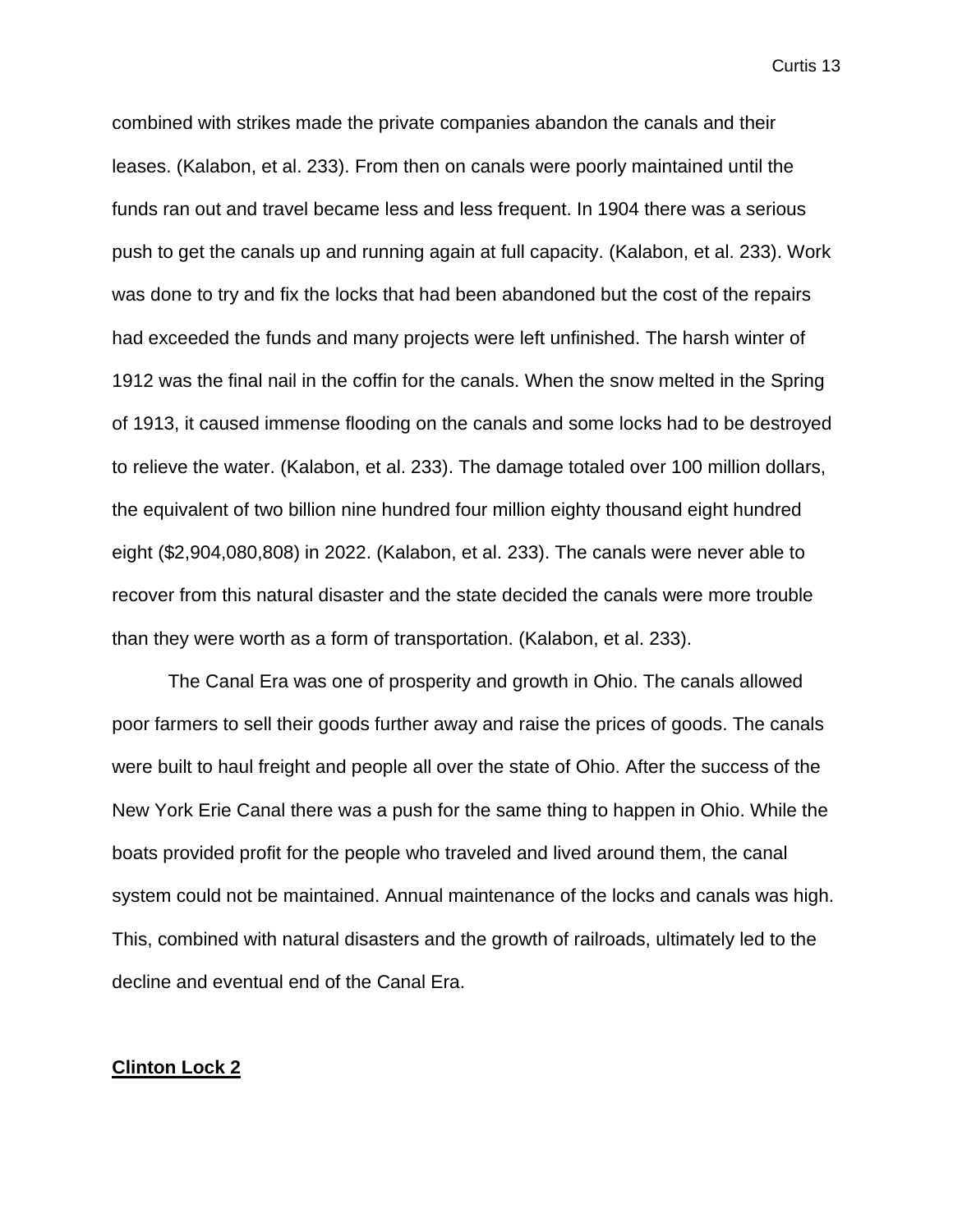Locks were essential to the development of towns along the canal. It took passengers some time to get through each lock. Locks were used to raise or lowed the boats to match the changing water depths in upcoming stretches of canal. Generally, the locks were much narrower than the actual canals that they were going around. Boats would often also fight for who got to go into the lock first. The process usually took about 15 minutes to completely go through the lock. This meant passengers often got off the boats to stretch their legs while waiting for the water to rise or fall from the lock and would often also seek out stores and restaurants from which to buy things. This led to the expansion of many canal towns. Akron, Ohio is one of the towns that really had the opportunity to grow along the locks and thrive. (Hall 7). Like Akron, Clinton was also surrounded by canals and locks.

Clinton was founded in 1816 in southern Summit County, Ohio by William Harvey. (Perrin 1881). Harvey was born in Cane Creek, Georgia in 1769 and moved to Ohio sometime before 1816. (Ancestry.com). I could not find a record of why Harvey came to Ohio and what he did before he migrated. In 1807 all the land west of the Tuscarawas River was added to Franklin Township. (The Clinton Historical Society). Located along the banks of the Tuscarawas River, Clinton was an attractive place for a settlement. The river allowed for quick access to waterways for transportation and trading goods. This combined with the Chippewa Creek created rich, fertile soil to grow crops all around the area. The intersection of the Tuscarawas River and Chippewa Creek created trade opportunities for the community. This intersection also created a fertile crescent of sorts: when they flooded they left silt and enriched the soil for prolific farming. (Map 1).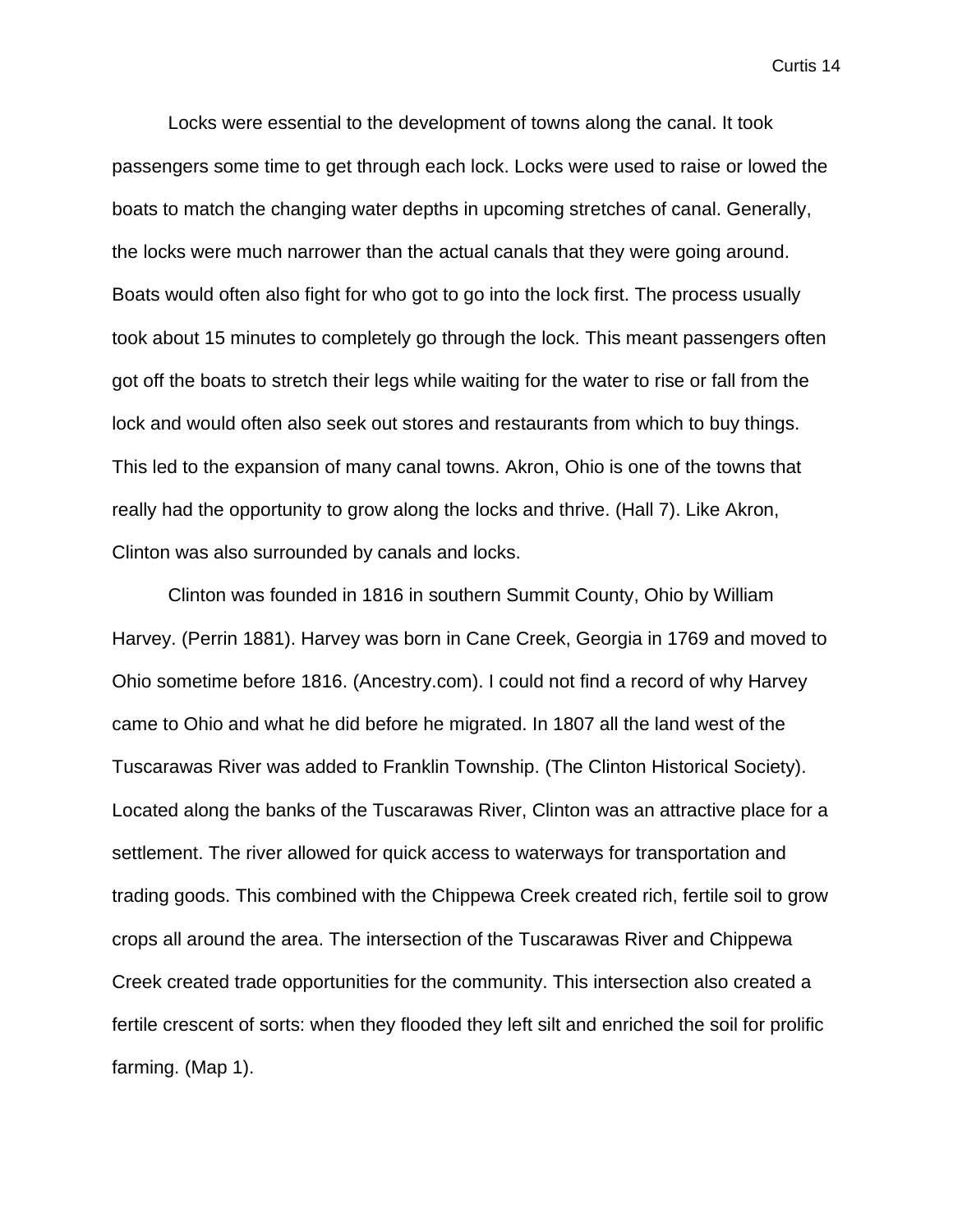In 1825 the Canal Era began in Ohio. (The National Parks Service). The building of canals allowed small towns and villages to grow exponentially almost overnight. The building of the canals brought not only workers for the canal but also farmers, doctors, and merchants to the towns all eager to have a chance at a prosperous life. This influx of people led to houses, stores, restaurants, and taverns being built along the canal and river. This caused the once-quiet town of Clinton to transform into a booming canal city. The canal through Clinton was completed in 1828. (Perrin 1881). The commerce and transportation that the canal brought allowed it to become a center for business and transportation. (The Clinton Historical Society). This put Clinton up as a rival in importance in business to Akron as a canal city along the newly built canals.

Bituminous coal was found in Clinton causing another economic boom in the area. This type of coal is used for power and smithing so it was wildly valuable in the 19th century. Once the presence of good coal was discovered, mines were opened and miners flooded to Clinton to seek the open jobs that the mines created. Coupled with the already booming canal business, the finding of this coal allowed Clinton to grow even larger. The Canal Era did not last for long, however, and when the steam engine became more popular the canals slowly began to go out of use. This coupled with the cost of canal upkeep led to the steep decline of the use of canals in the 1880s. Finally in 1913 a devastating flood left the canals irraparable. The canal system closed in 1913 and the once-booming canal city eventually became the small village that we know today. (The Clinton Historical Society).

The ethnicity of the people who lived in the region was vastly diverset. Most of the population were people who had been in the Ohio area for generations, however,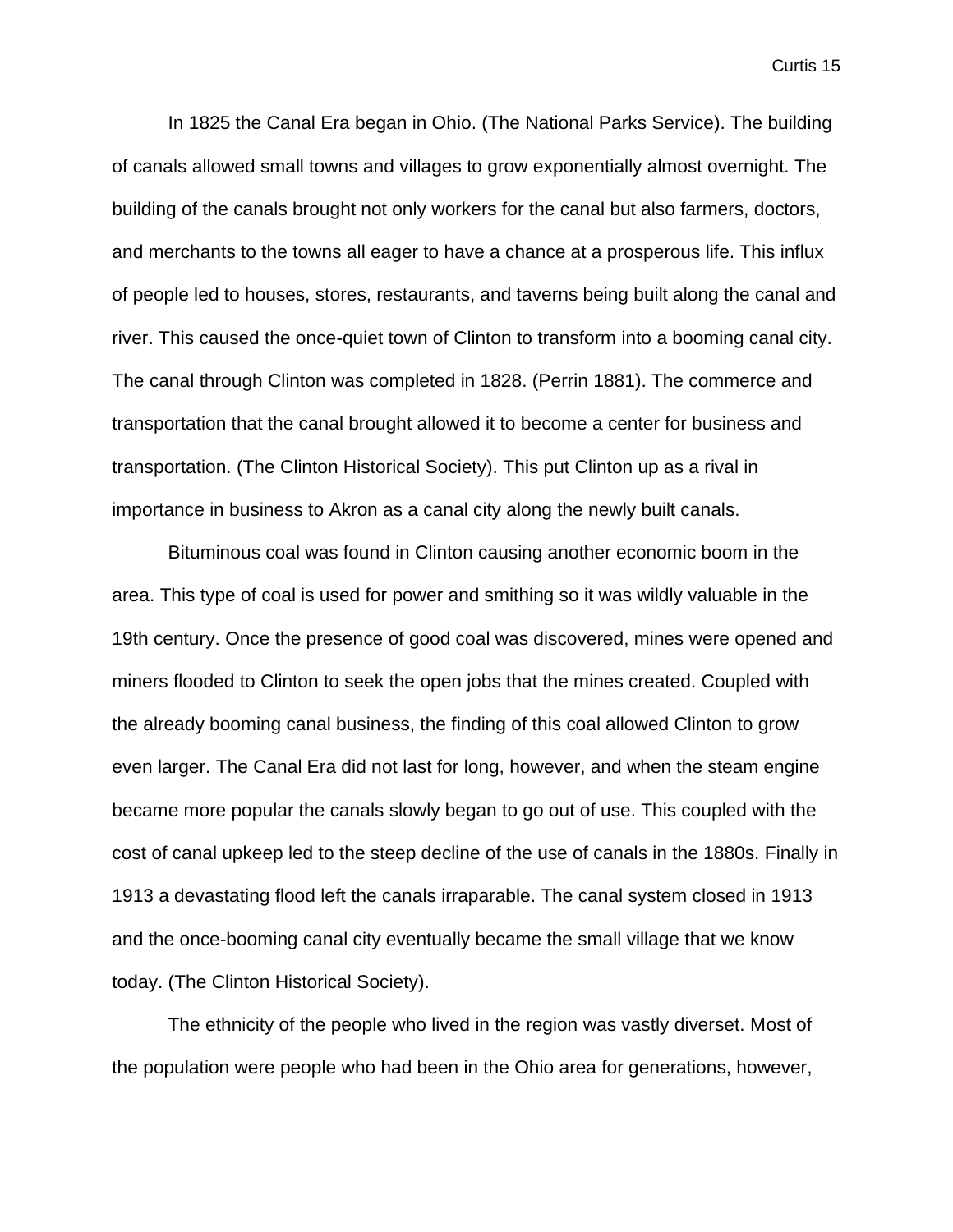the canal and subsequent town brought people from other states and other countries. Clinton and the canal were abundant with jobs for laborers. This was of particular interest to immigrants as well as second or third-generation Americans. (Davis 6). After the canal was built many of the families remained, establishing themselves within the town. The township itself was a blended community. Seven countries are represented within the community at this time. (Davis 6). These are based on countries of birth so it doesn't take into account that there were many second-generation Americans. Individuals has immigrated from Canada, England, France, Germany, Ireland, Prussia, and Switzerland. Many immigrants and second-generation Americans would move to new territory to start new lives and hopefully prosper. (Davis 6). Many immigrants did the manual labor that built the canals and railroads, most of these workers were German and Irish. (Kalabon, et al. 228). According to the 1850 census, about 70 people came from Germany while 341 came from Pennsylvania. However, Pennsylvania had a large German population, and migration from Pennsylvania west to Ohio was very common. Most of these people were either immigrants themselves or descended from recently immigrated people. Germans and the Pennsylvania Dutch make up most of the population and came to the area when the canal began. Most of them were farmers, merchants, doctors, and other laborers who found jobs in the newly formed town along the canal. (Dreurey 2). An overall understanding of the Canal Era is also essential to understanding Clinton Lock 2 and how it fits into the larger narrative of the Canal Era.

#### **Box I.74, Bag 502**

One artifact in particular sparked my interest. This artifact I had trouble identifying at first. I assumed it was a valve that belonged on a canal boat. After discussing the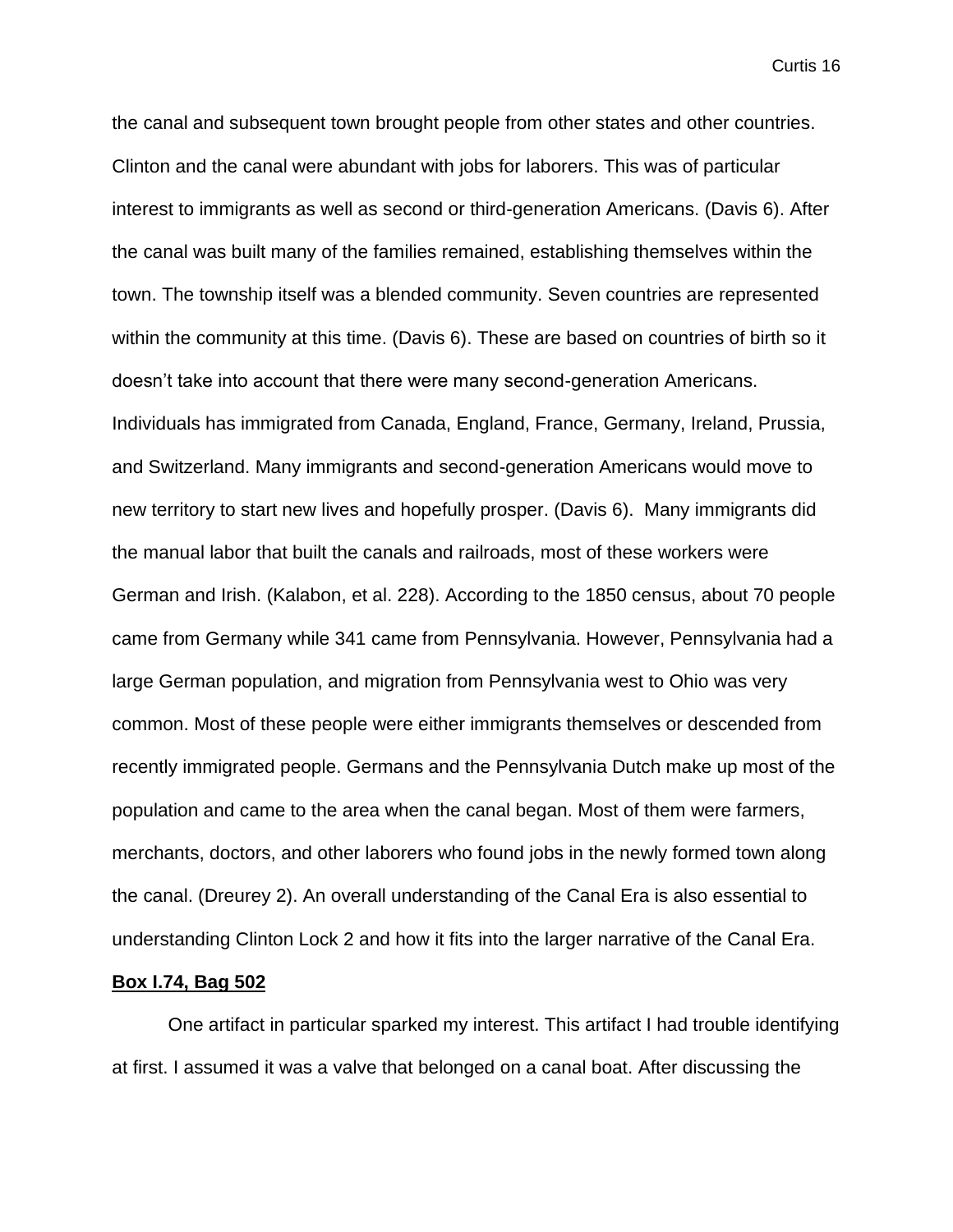artifact with Dr. Tim Matney and Professor Maeve Marino, both of The Department of Anthropology at The University of Akron, we determined that it appears to be part of an oil lamp. This particular piece was part of the burner, used to pull the wick up and allow the amount of light produced to differ. Based on research on burners, I determined that this particular component likely belonged to a kerosene lamp. (Edminster). If you refer to the images of kerosene burners from the 1870s you can see a lot of similarities. (Figure 2). When comparing this to a picture of the actual artifact the similarities become more apparent. (Figure 3). The middle part on the artifact is filled with tiny holes just like the first image. On the artifact you can also see the knob that would have been used to move the wick. Lastly, if you look at the 3 holes on the sides of the artifact you can see where the parts that held the chimney on were. One is still attached to the artifact but is bent down. (Figure 4).

Lamps were crucial to everyday life in the times before electricity, which wasn't commonplace until the 1920s. Canal boats did not normally travel at night for various reasons, so it is unlikely that this was used on a canal boat but more likely by a townsperson. Lamps could be used to provide light to houses after sunset. Rather than going straight to bed, families could stay up and do essential tasks, such as preparing food or doing schoolwork. Since indoor plumbing was not as common at the start of the Canal Era (1825-1860) and likely not till much later in a small town such as Clinton lamps could be used to light the way to outhouses or out to barns to tend to animals. This particular artifact interested me so much because it was so necessary to the everyday life of the people who had used it. Without lamps, many things would have been made incredibly difficult to do after sunset.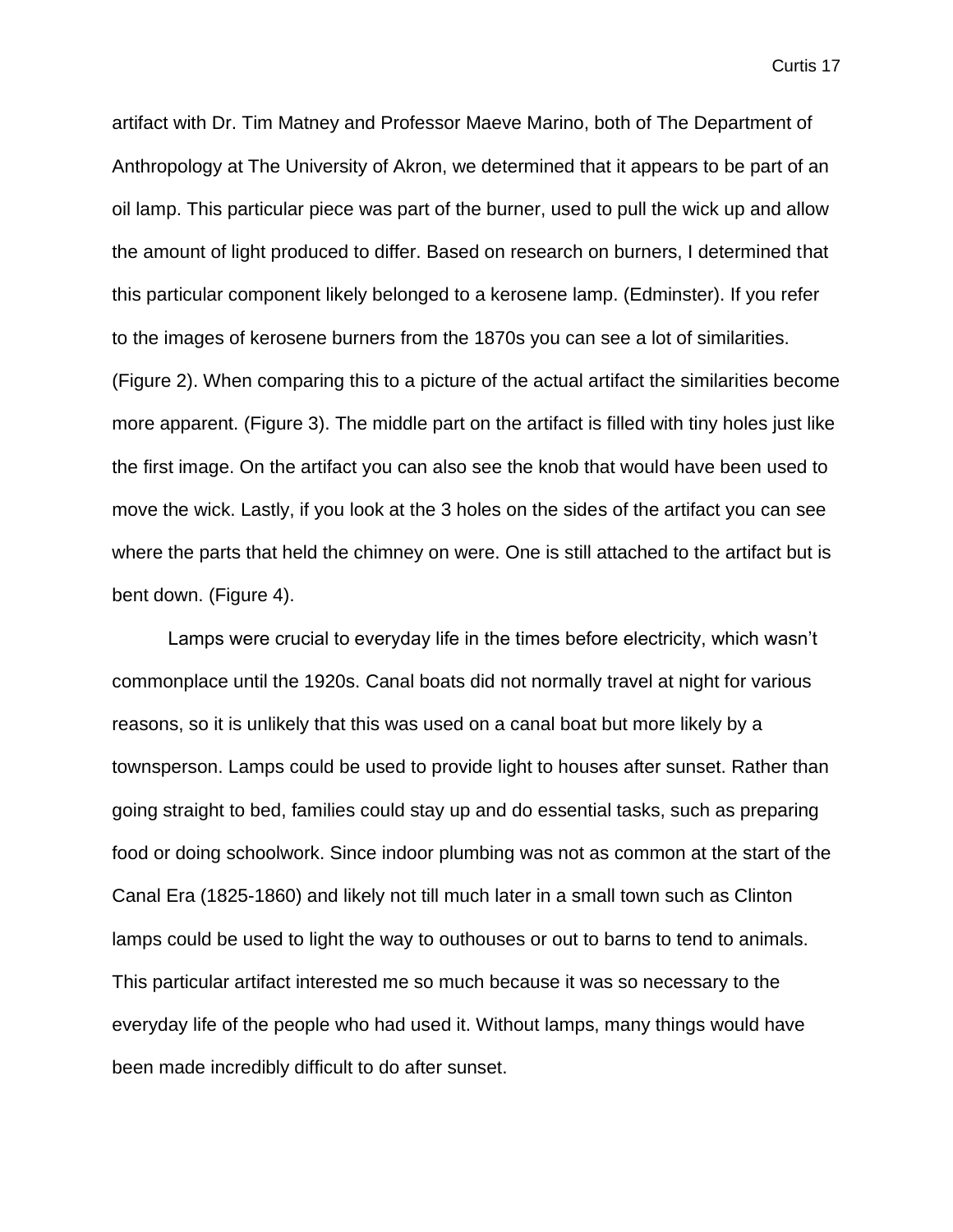These lamps often ran on oil or kerosene, stored in the bottom of the lamp in a bowl shape.The end of the candle wick sits in the oil or kerosene and the fuel climbs the wick. It is then strung through the burner and the wick housing and can be moved up and down by twisting a knob. On top of the burner was a glass chimney that held the wick so it could not start fires around the lamp. You could put more of the wick out to allow the lamp to burn brighter and longer. To extinguish the flame, you could simply turn the wick down into the housing to extinguish the flame. These lamps came in many different shapes and sizes but they all had roughly the same inner workings. (Figure 5)(The Henry Ford Museum)

#### **The Good and the Bad**

Returning to the boxes of artifacts housed at the Cummings Center, there were a lot of good things that came out of this project and some very frustrating aspects to the work as well. One of the good things that came out of this particular project was learning to work with artifacts. In archaeology it is important to know how to handle artifacts after they have been found and cleaned. This hands-on experience as well as learning how to make inventories of artifacts will be incredibly helpful in my future career. This project also taught me different ways of finding information. In the past when working on excavations, I found the artifacts, or they were found at a site I was familiar with, or their provenience was well documented. I knew how they each were connected. With this project, my lack of information made it more difficult to connect the artifacts to the places and people of Canal Era Clinton. A lack of field notes made it difficult to understand a lot about the excavation and where the artifacts were found. If a piece of glass was found near the lamp part we might have been able to determine that the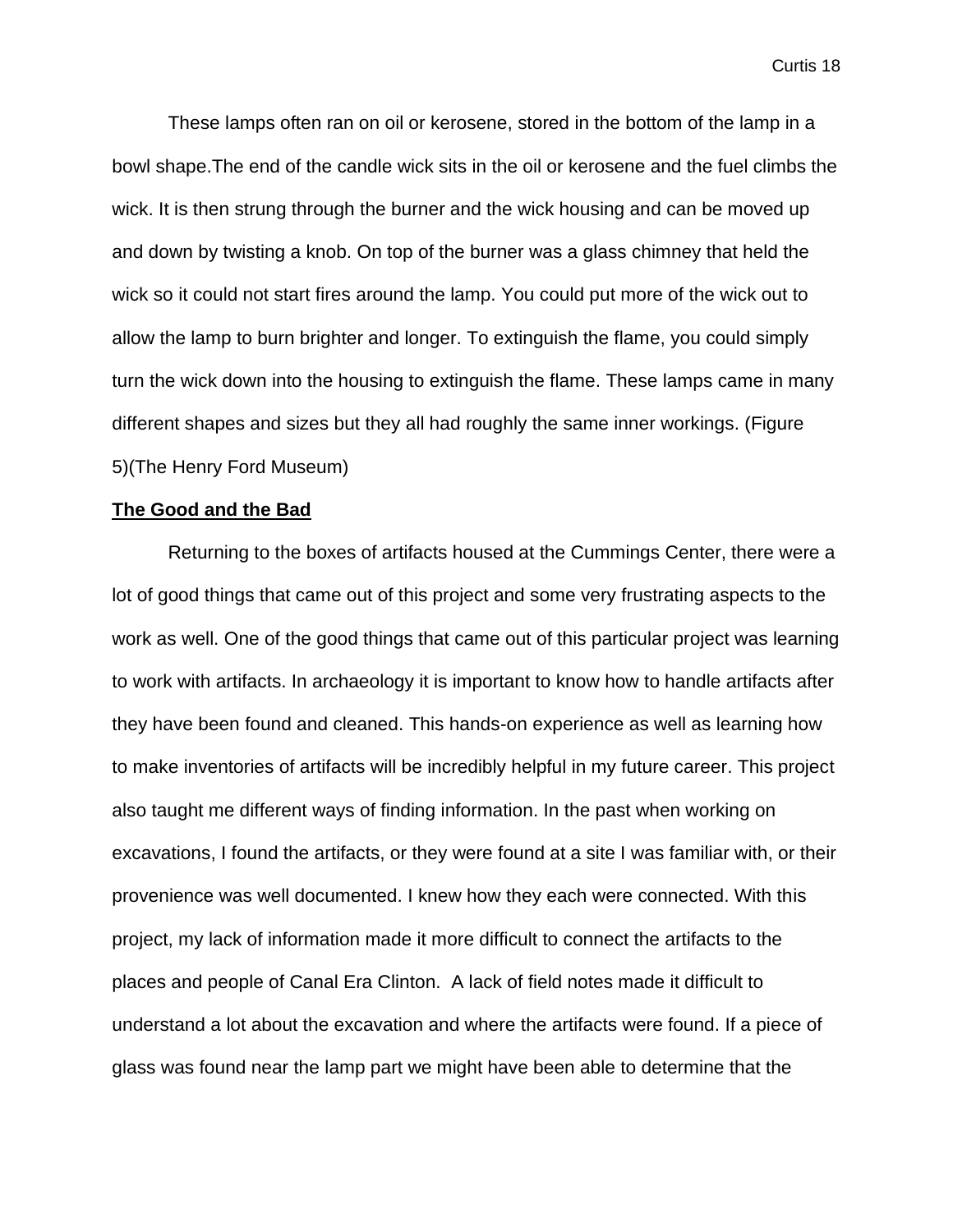glass was from the lamp, and that would give us more information about the artifacts. It could also give the possibility of reconstruction of artifacts for future research.

Another difference that I discovered was between archaeological field catalogs and museum catalogs. Each describes the same material, but with different terminology, concepts, and goals. For example, the Cummings Center generally measures all of the artifacts in an assembly, while measuring every artifact is seen as unnecessary (or simply unobtainable) in the archaeological world because it often doesn't give more information about the artifacts or there are too many of them. I also ran into trouble with the paucity of historical information on the actual town of Clinton. Small towns like Clinton often have a difficult time keeping historical records and making this information accessible to the outside public. Most of the records are kept up by local volunteers and this makes it difficult to get information. These problems are something that any person who works with collections may experience, especially if they are working with small towns and villages.

#### **Conclusion**

At the beginning of this project, I set out to look at the collections that The University of Akron had, and to make them more accessible to the general public. Doing the first steps and taking photographs and creating an inventory allows the collections to be more accessible. I also wanted to know about the everyday lives of the people who lived along the canal, how they influenced the town and who they were. I found that many of the early townspeople were immigrants or second-generation Americans who had followed the job opportunities that the canal had brought. They built up the town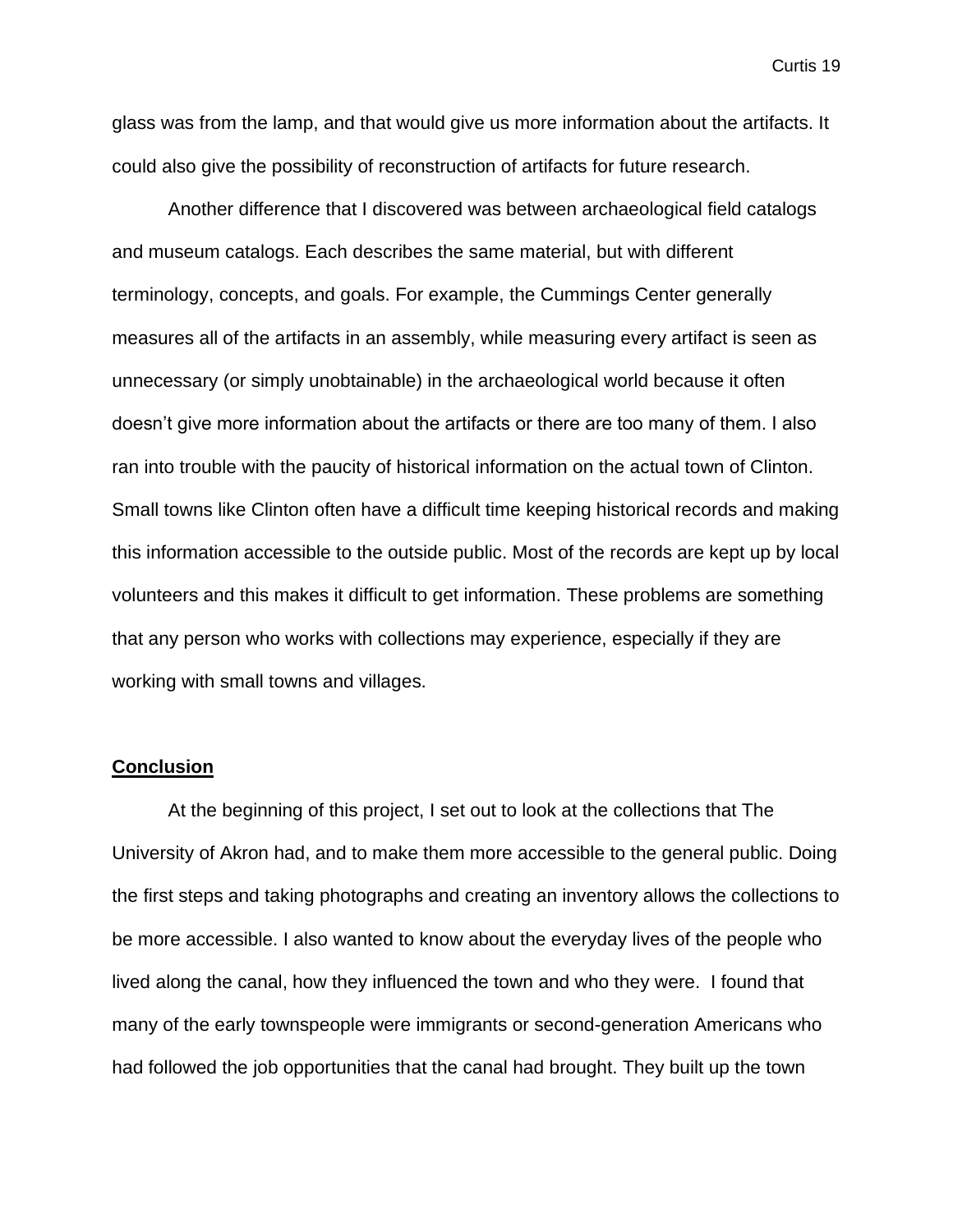alongside the growth of the canal system, and most of them stuck around even after the canal began to become less essential to trade and commerce. The analysis of the artifacts also gave a closer look at the everyday lives of the people in the town.

There were some problems that had to be solved. The main problem was the overall lack of information from the archaeological excavation itself. Based on some information I found I believe the dig took place in the summer of 1999. This was overseen by Dr. Lynn Metzger and it seems that most of the excavation was done by students and community volunteers overseen by Dr. Nigel Bush. The steps I took towards fixing this problem for future researchers included the inventorying of boxes and artifacts as well as taking photographs showing the artifacts. The database that this information is on will be accessible to the public and can be used by researchers outside of the university. Uncovering the history of small towns can be extremely difficult because of the lack of information published about them. Rediscovering these histories through archaeology and research is helpful not only to the scholarly community but also to the small towns that get to use this information to reclaim their own history.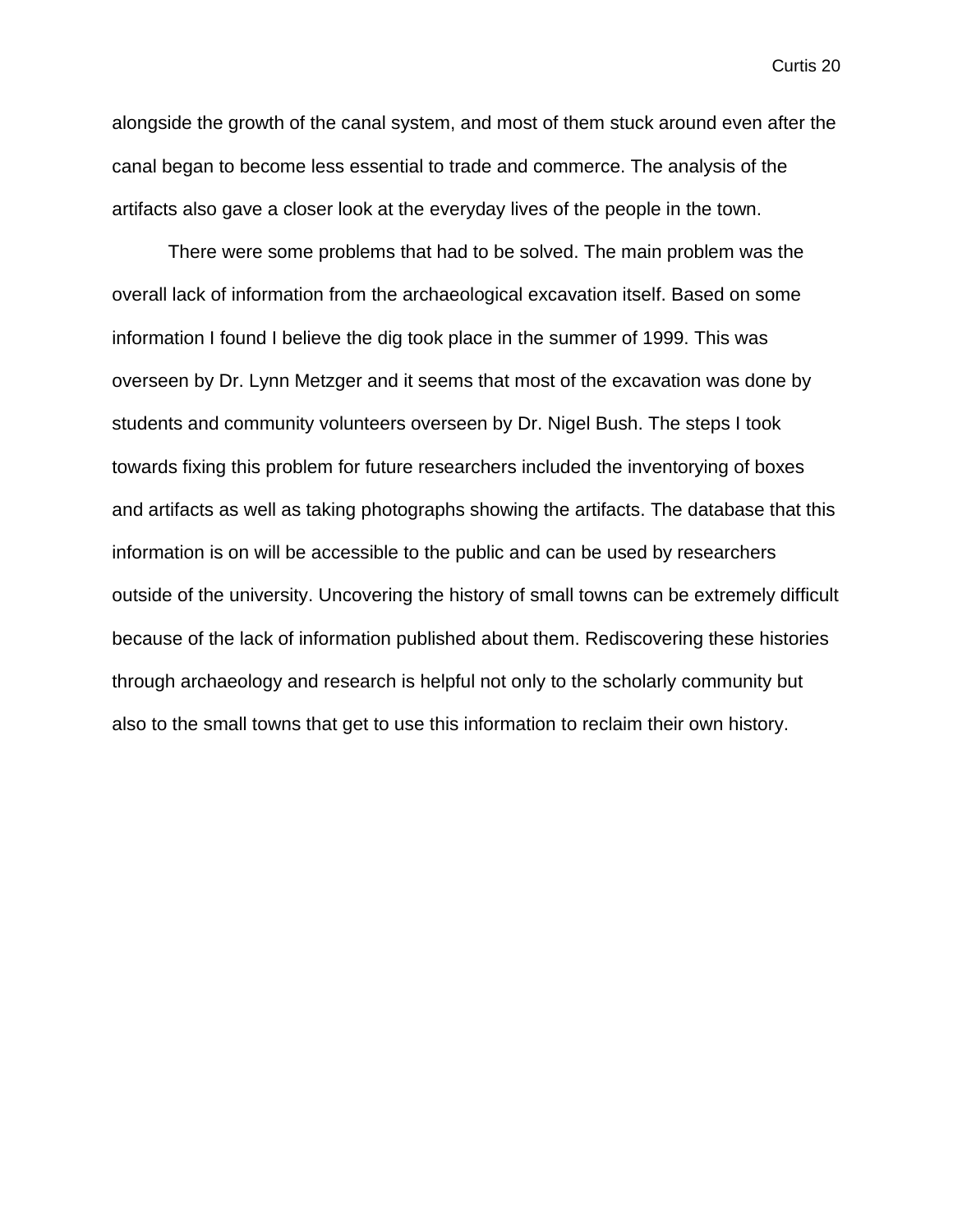### **Maps.**

1. A recent road map of Clinton showing the flow of the Tuscarawas River and its intersection with Chippewa Creek. (Google Maps. (2022). *Clinton, Ohio*. Road Map. Retrieved from [https://www.google.com/maps/place/Clinton,+OH/@40.9265247,-](https://www.google.com/maps/place/Clinton,+OH/@40.9265247,-81.6482725,14z/data=!4m5!3m4!1s0x88372c4354734da9:0xa289bb97f0d4ba7b!8m2!3d40.9267224!4d-81.6304022) [81.6482725,14z/data=!4m5!3m4!1s0x88372c4354734da9:0xa289bb97f0d4ba7b!](https://www.google.com/maps/place/Clinton,+OH/@40.9265247,-81.6482725,14z/data=!4m5!3m4!1s0x88372c4354734da9:0xa289bb97f0d4ba7b!8m2!3d40.9267224!4d-81.6304022) [8m2!3d40.9267224!4d-81.6304022\)](https://www.google.com/maps/place/Clinton,+OH/@40.9265247,-81.6482725,14z/data=!4m5!3m4!1s0x88372c4354734da9:0xa289bb97f0d4ba7b!8m2!3d40.9267224!4d-81.6304022)

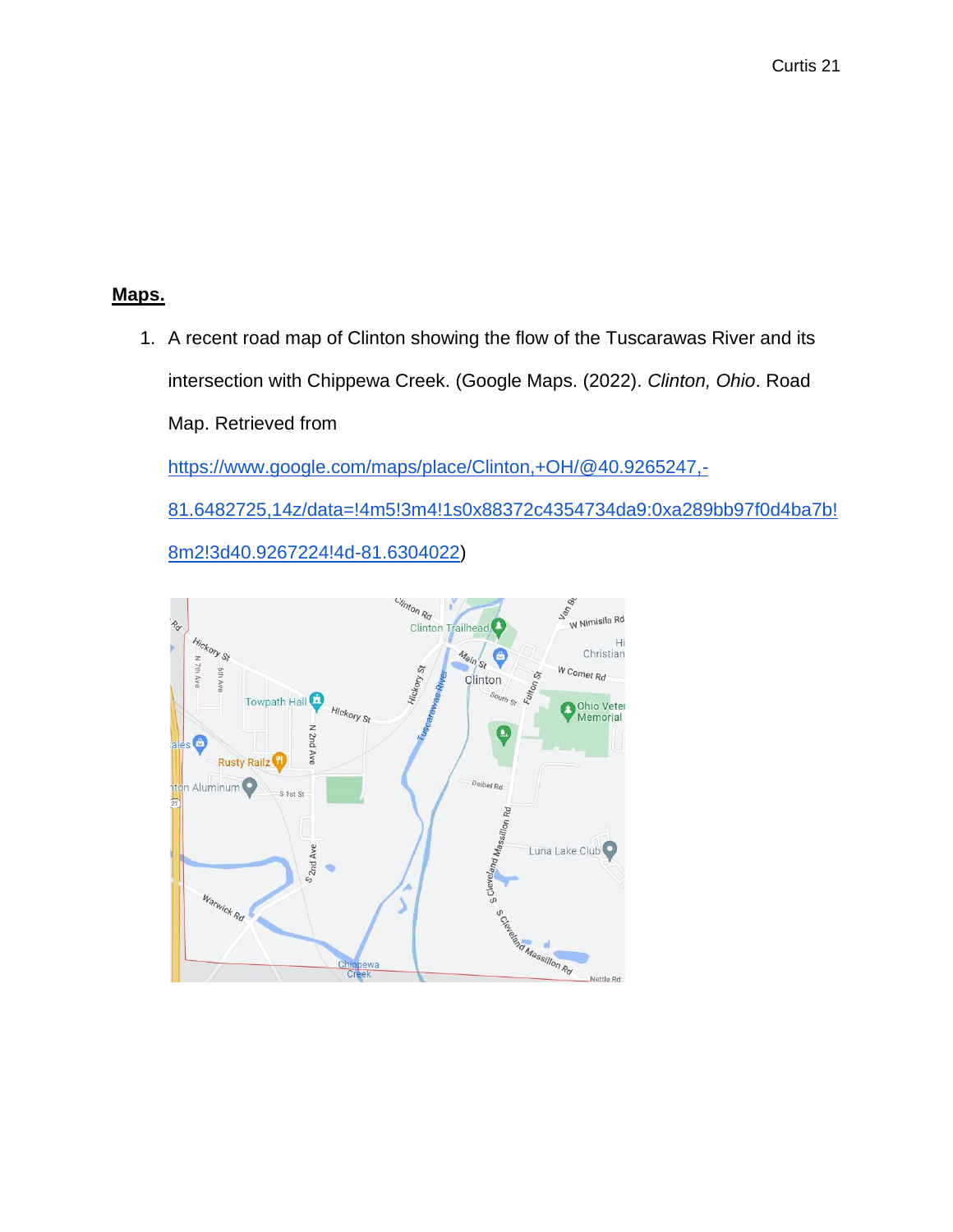### **Figures**

1. A recent photograph showing the remains of Lock 3 in Clinton, Ohio. (Curtis, H.

(2022) *Lock 3* [Photograph]. Clinton, Ohio)



2. An 1870s era kerosene lamp burner (Edminster, D. D. (n.d.). The Burner

Extinguisher. The Lampworks. Retrieved April 14, 2022, from

[http://www.thelampworks.com/lw\\_extinguisher.htm](http://www.thelampworks.com/lw_extinguisher.htm) )

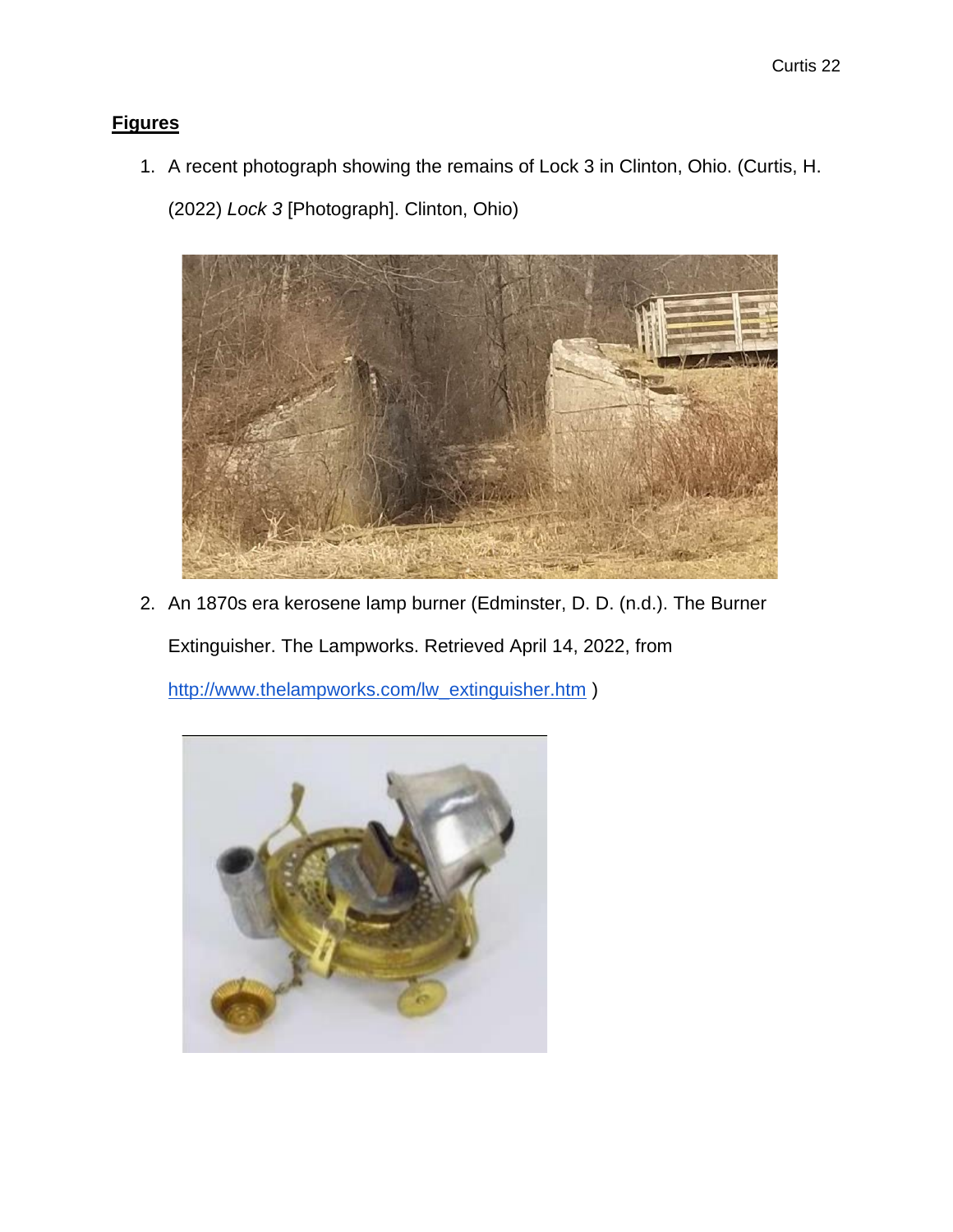3. Front view of the kerosene burner from the collection (Curtis, H. (2022) *Kerosene Burner Top* [Photograph]. The Cummings Center. Akron, Ohio)



4. Back view of the kerosene burner from the collection (Curtis, H. (2022) *Kerosene Burner Bottom* [Photograph]. The Cummings Center. Akron, Ohio)

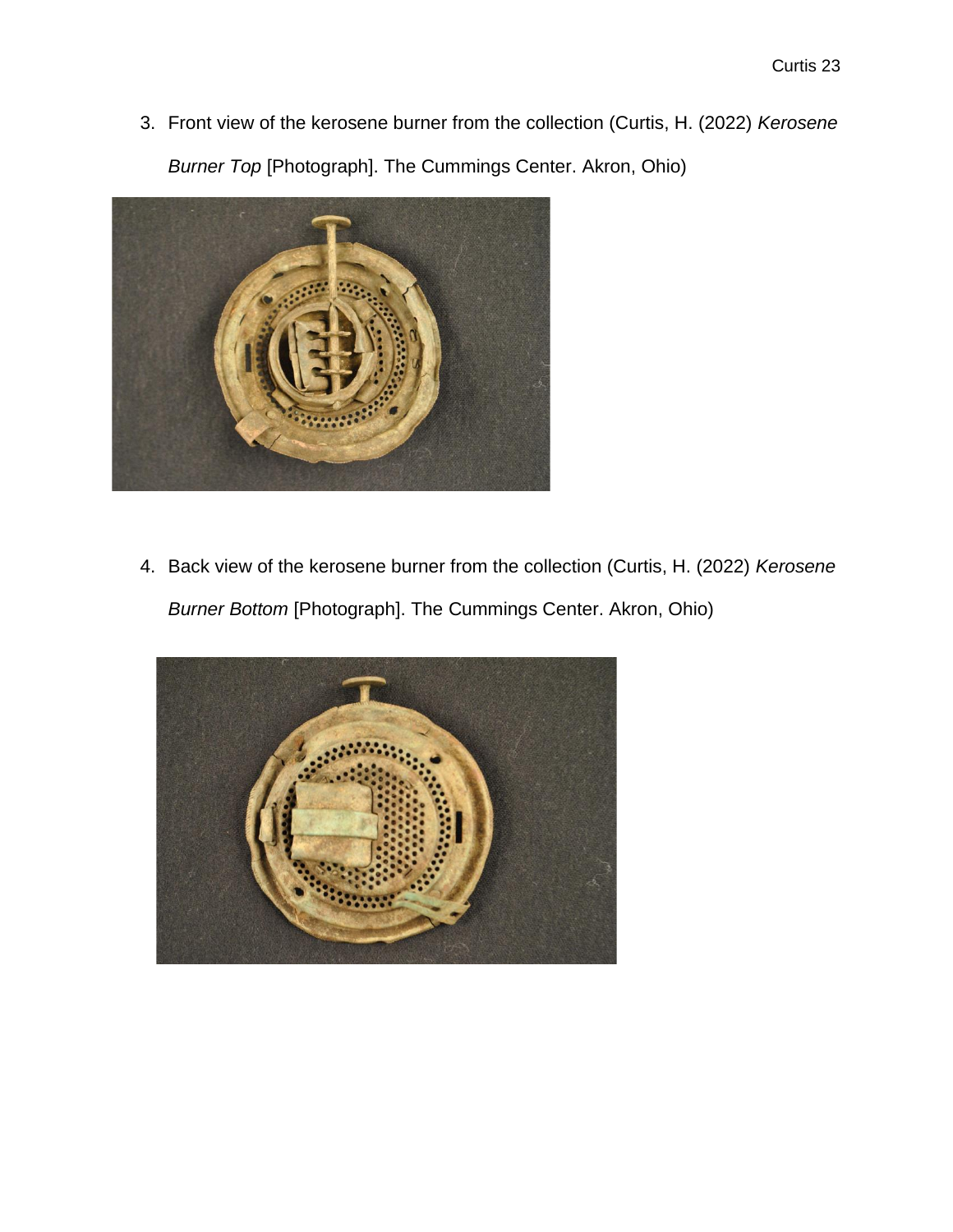5. An example of a 1870s era Kerosene Lamp (*Kerosene Lamp, 1860-1870*. The Henry Ford. (n.d.). Retrieved April 15, 2022, from [https://www.thehenryford.org/collections-and-research/digital](https://www.thehenryford.org/collections-and-research/digital-collections/artifact/16982#slide=gs-169169)[collections/artifact/16982#slide=gs-169169](https://www.thehenryford.org/collections-and-research/digital-collections/artifact/16982#slide=gs-169169) )

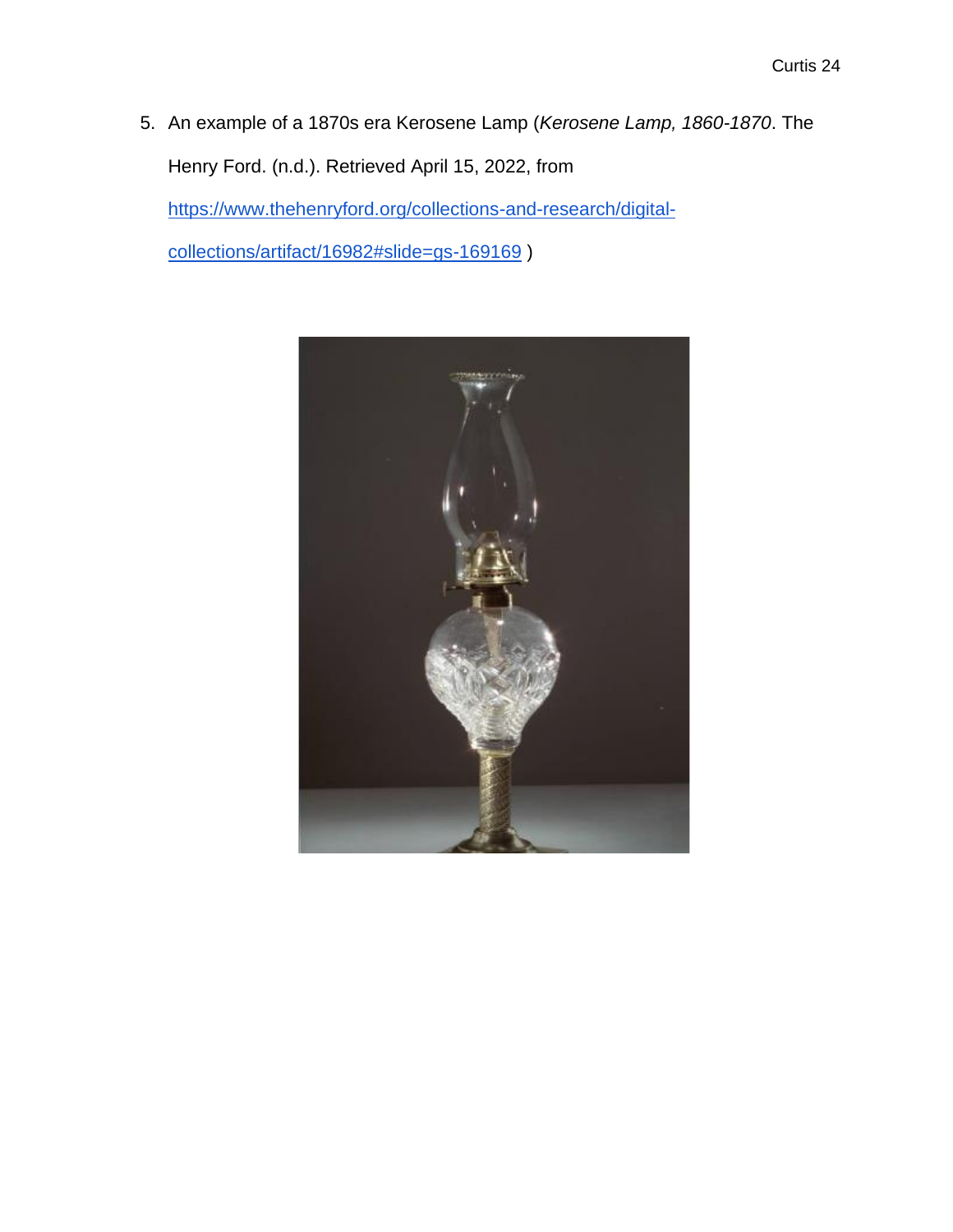## **Works Used**

Ayers, Deborah. "The Ohio & Erie Canal: Catalyst of Economic Development for Ohio. Teaching with Historic Places." *ERIC*, National Park Service, 2001, [https://eric.ed.gov/?id=ED467790.](https://eric.ed.gov/?id=ED467790)

Dreurey, S. W. (1991). *The Clinton story* (Vol. 1). S.W. Dreurey.

Davis, T., Mancke, E., Ross, J., & Metzger, L. (1999). History: The Character of a Community: A Report on Clinton, Ohio and the surrounding area in Summit County in the 1850's. In *The Clinton Canal Corridor: Cultural Resource Assessment & Interpretation* . essay, Interdisciplinary Anthropology Program The University of Akron.

Hall, Kathy. *The Erie Canal and The Ohio Canal System*. Questers, 11 Feb. 2012, [http://www.questers1944.org/uploads/2/5/6/9/25697714/erie\\_canal\\_\\_\\_the\\_ohio\\_canal\\_s](http://www.questers1944.org/uploads/2/5/6/9/25697714/erie_canal___the_ohio_canal_system.pdf__hall_.pdf) [ystem.pdf\\_\\_hall\\_.pdf.](http://www.questers1944.org/uploads/2/5/6/9/25697714/erie_canal___the_ohio_canal_system.pdf__hall_.pdf)

Kalabon, A., et al. "Rise and Fall of the Ohio and Erie Canal." *Journal of Professional Issues in Engineering Education and Practice*, vol. 139, no. 3, 2013, pp. 226–234., [https://doi.org/10.1061/\(asce\)ei.1943-5541.0000147.](https://doi.org/10.1061/(asce)ei.1943-5541.0000147)

Perrin, W. H. (1881). *History of Summit County, Ohio*. *Hathi Trust*. Baskin & Battey Historical Publishers. Retrieved from

[https://babel.hathitrust.org/cgi/pt?id=yale.39002035611467&view=1up&seq=1&ski](https://babel.hathitrust.org/cgi/pt?id=yale.39002035611467&view=1up&seq=1&skin=2021&q1=1816) [n=2021&q1=1816.](https://babel.hathitrust.org/cgi/pt?id=yale.39002035611467&view=1up&seq=1&skin=2021&q1=1816)

*William Harvey 1769-1858 - ancestry®*. 1769-1858 - Ancestry®. (n.d.). Retrieved April 13, 2022, from [https://www.ancestry.ca/genealogy/records/william-harvey-24-](https://www.ancestry.ca/genealogy/records/william-harvey-24-2gplrw4) [2gplrw4](https://www.ancestry.ca/genealogy/records/william-harvey-24-2gplrw4)

Edminster, D. D. (n.d.). The Burner Extinguisher. The Lampworks. Retrieved April 14, 2022, from [http://www.thelampworks.com/lw\\_extinguisher.htm](http://www.thelampworks.com/lw_extinguisher.htm)

*Kerosene Lamp, 1860-1870*. The Henry Ford. (n.d.). Retrieved April 15, 2022, from [https://www.thehenryford.org/collections-and-research/digital](https://www.thehenryford.org/collections-and-research/digital-collections/artifact/16982#slide=gs-169169)[collections/artifact/16982#slide=gs-169169](https://www.thehenryford.org/collections-and-research/digital-collections/artifact/16982#slide=gs-169169)

U.S. Department of the Interior. (n.d.). *History of the Ohio & Erie Canal (U.S. National Park Service)*. National Parks Service. Retrieved April 20, 2022, from [https://www.nps.gov/articles/000/history-of-the-ohio-erie-](https://www.nps.gov/articles/000/history-of-the-ohio-erie-canal.htm#:~:text=Using%20design%20specifications%20from%20the,to%20finish%20all%20the%20sections)